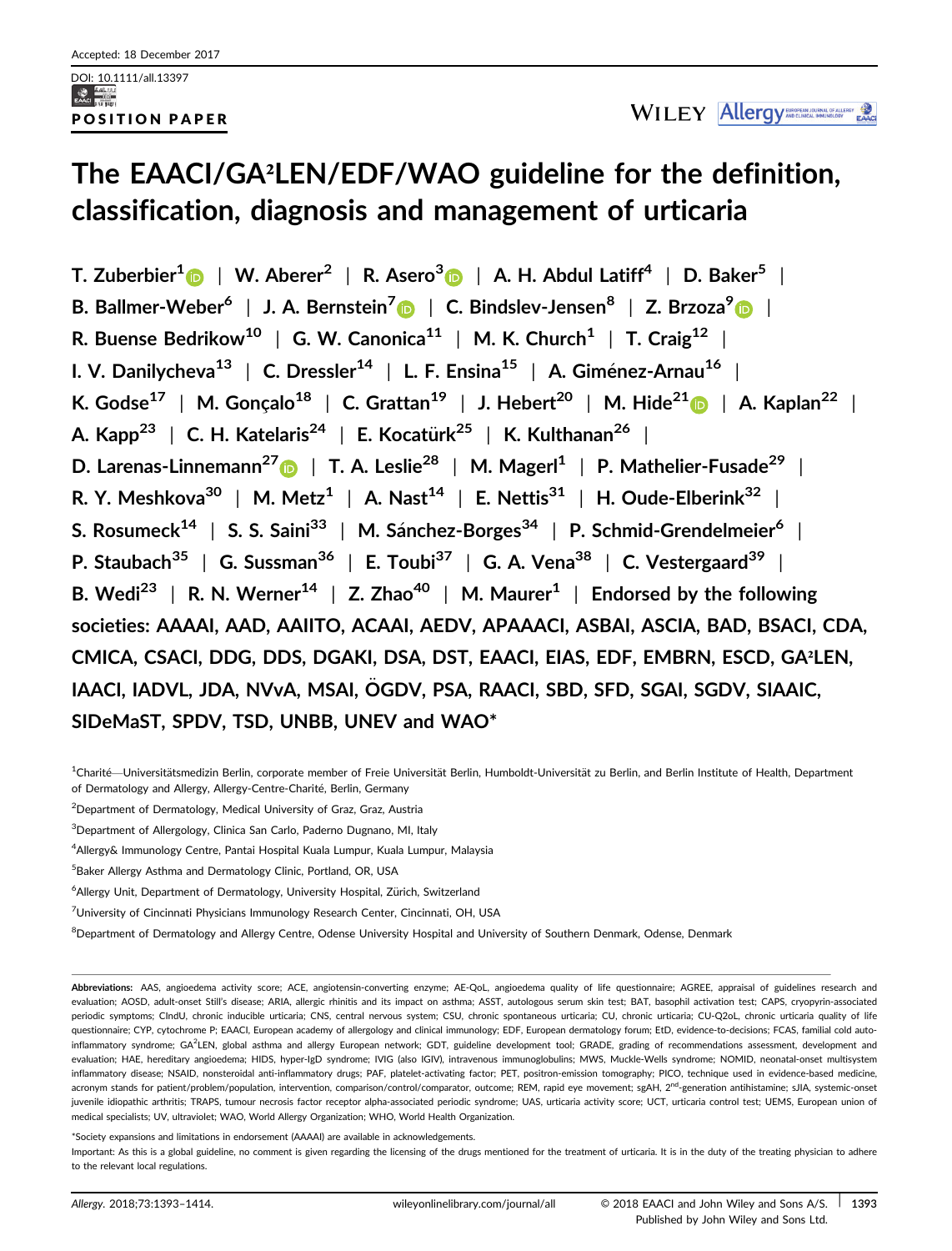# **1394 | WILEY-Allergy DRIGHANG CONTROL** EXACT **CALCER CONTROL**

9 Department of Internal Diseases, Allergology and Clinical Immunology in Katowice, Medical University of Silesia, Katowice, Poland

10Santa Casa de Sao Paulo School of Medical Sciences, Sao Paulo, Brazil

 $11$ Personalized Medicine Asthma and Allergy Clinic-Humanitas University & Research Hospital, Milano, Italy

<sup>12</sup> Department of Medicine and Pediatrics, Penn State University, Hershey Medical Center, Hershey, PA, USA

13National Research Center—Institute of Immunology Federal Medical-Biological Agency of Russia, Moscow, Russia

<sup>14</sup>Charité—Universitätsmedizin Berlin, corporate member of Freie Universität Berlin, Humboldt-Universität zu Berlin, and Berlin Institute of Health, Division of Evidence Based Medicine, Department of Dermatology, Berlin, Germany

15Federal University of Sao Paulo, Sao Paulo, Brazil

 $^{16}$ Hospital del Mar, IMIM, Universitat Autònoma Barcelona, Barcelona, Spain

<sup>17</sup> Department of Dermatology, Dr. D. Y. Patil Medical College & Hospital, Nerul, Navi Mumbai, India

<sup>18</sup>Clinic of Dermatology, Faculty of Medicine and University Hospital, Coimbra, Portugal

<sup>19</sup>St John's' Institute of Dermatology, Guy's' and St. Thomas' Hospital, NHS Foundation Trust, London, UK

<sup>20</sup>Service d'allergie, Centre Hospitalier Université Laval/Centre Hospitalier Universitaire de Québec, Québec, QC, Canada

<sup>21</sup> Department of Dermatology, Institute of Biomedical and Health Sciences, Hiroshima University, Hiroshima, Japan

 $^{22}$ Department of Medicine, Division of Pulmonary and Critical Care Medicine, Allergy and Clinical Immunology, Medical University of South Carolina, Charleston, SC, USA

<sup>23</sup> Department of Dermatology and Allergy, Hannover Medical School, Hannover, Germany

<sup>24</sup>Campbelltown Hospital and Western Sydney University, Sydney, Australia

<sup>25</sup> Department of Dermatology, Okmeydani Training and Research Hospital, Istanbul, Turkey

<sup>26</sup>Department of Dermatology, Faculty of Medicine Siriraj Hospital, Mahidol University, Bangkok, Thailand

<sup>27</sup>Hospital Médica Sur, Mexico City, Mexico

28Royal Free Hospital, London, UK

<sup>29</sup> Department of Dermatology and Allergy, University Hospital of Tenon, Paris, France

<sup>30</sup>Department of Clinical Immunology and Allergy, Smolensk State Medical University, Smolensk, Russia

31Scuola e Cattedra di Allergologia e Immunologia Clinica, Dipartimento dell'Emergenza e dei Trapianti d'Organo, Università di Bari, Bari, Italy

<sup>32</sup>University of Groningen, Groningen, The Netherlands

33 Johns Hopkins Asthma and Allergy Center, Baltimore, MD, USA

<sup>34</sup> Allergy and Clinical Immunology Department, Centro Médico-Docente La Trinidad, Caracas, Venezuela

<sup>35</sup>Department of Dermatology, University Medical Center Mainz, Mainz, Germany

<sup>36</sup>Division of Allergy and Clinical Immunology, University of Toronto, Toronto, ON, Canada

37 Bnai-Zion Medical Center, Faculty of Medicine, Technion, Haifa, Israel

38 Dermatology and Venereology Private Practice, Bari and Barletta, Italy

<sup>39</sup> Department of Dermatology and Venereology, Aarhus University Hospital, Aarhus, Denmark

<sup>40</sup>Department of Dermatology and Venereology, Peking University, First Hospital, Beijing, China

#### **Correspondence**

Torsten Zuberbier, Department of Dermatology and Allergy, Allergie-Centrum-Charité, Charité—Universitätsmedizin Berlin, Berlin, Germany. Email: torsten.zuberbier@charite.de

Please see methods of the executive summary Dressler et al. Executive summary of the methods report for 'The EAACI/GA2 LEN/EDF/WAO Guideline for the Definition, Classification, Diagnosis and Management of Urticaria. The 2017 Revision and Update'. [https://www.ncbi.nlm.nih.gov/pubmed/](https://www.ncbi.nlm.nih.gov/pubmed/29336489) [29336489](https://www.ncbi.nlm.nih.gov/pubmed/29336489) Allergy. 2018 May;73(5):1145– 1146.<https://doi.org/10.1111/all.13414>.

#### **Abstract**

This evidence- and consensus-based guideline was developed following the methods recommended by Cochrane and the Grading of Recommendations Assessment, Development and Evaluation (GRADE) working group. The conference was held on 1 December 2016. It is a joint initiative of the Dermatology Section of the European Academy of Allergology and Clinical Immunology (EAACI), the EU-founded network of excellence, the Global Allergy and Asthma European Network (GA²LEN), the European Dermatology Forum (EDF) and the World Allergy Organization (WAO) with the participation of 48 delegates of 42 national and international societies. This guideline was acknowledged and accepted by the European Union of Medical Specialists (UEMS). Urticaria is a frequent, mast cell-driven disease, presenting with wheals, angioedema, or both. The lifetime prevalence for acute urticaria is approximately 20%. Chronic spontaneous urticaria and other chronic forms of urticaria are disabling, impair quality of life and affect performance at work and school. This guideline covers the definition and classification of urticaria, taking into account the recent progress in identifying its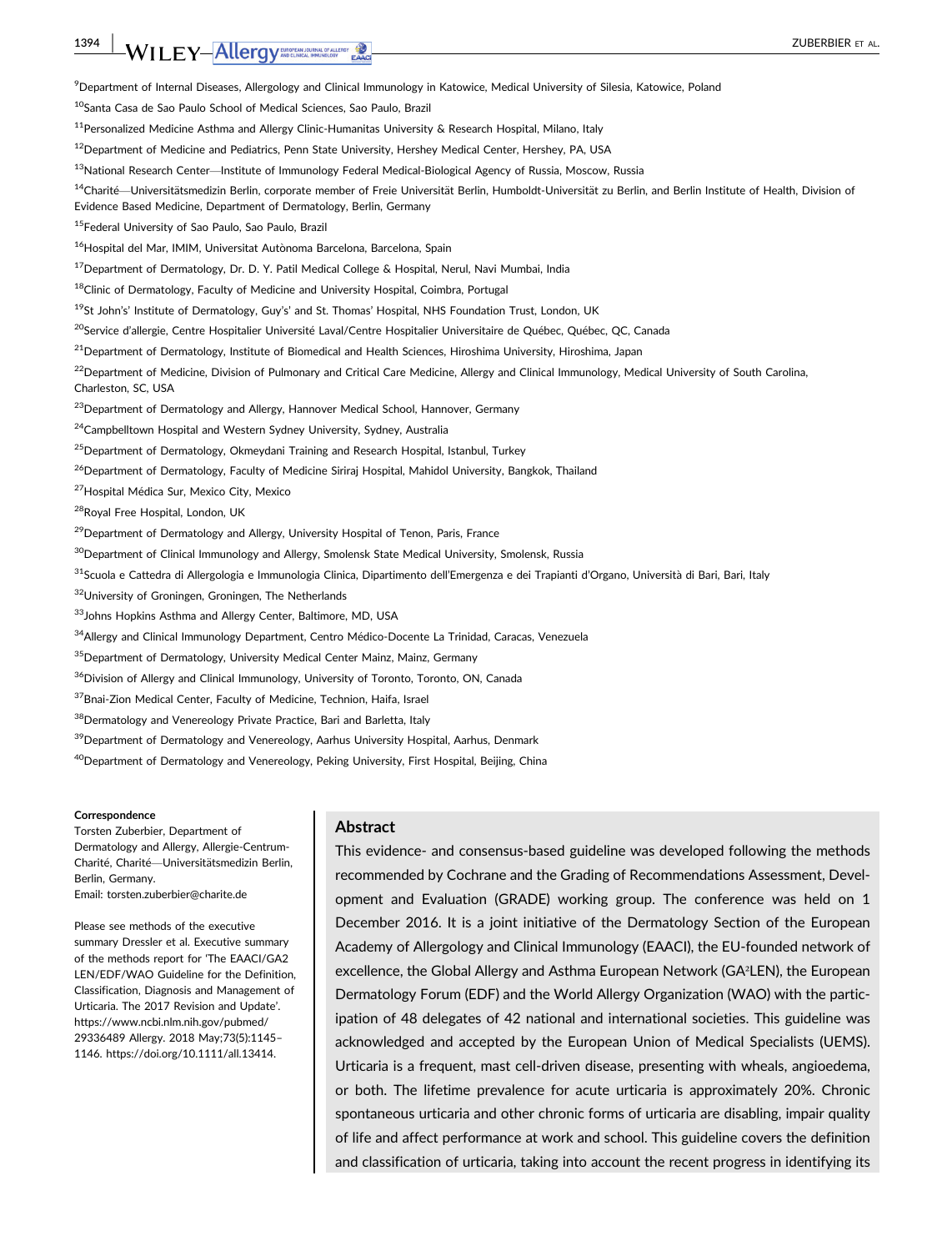causes, eliciting factors and pathomechanisms. In addition, it outlines evidence-based diagnostic and therapeutic approaches for the different subtypes of urticaria.

**KEYWORDS**

angioedema, consensus, evidence-based, hives, wheal

# **1** | **INTRODUCTION**

This evidence- and consensus-based guideline was developed following the methods recommended by Cochrane and the Grading of Recommendations Assessment, Development and Evaluation (GRADE) working group. A structured consensus process was used to discuss and agree upon recommendations. The conference was held on 1 December 2016 in Berlin, Germany.

It is a joint initiative of Dermatology Section of the European Academy of Allergology and Clinical Immunology (EAACI), the EUfounded network of excellence, the Global Allergy and Asthma European Network (GA²LEN), the European Dermatology Forum (EDF), and the World Allergy Organization (WAO), all of which provided funding for the development of this updated and revised version of the EAACI/GA<sup>2</sup>LEN/EDF/WAO Guideline on urticaria.<sup>1-4</sup> There was no funding from other sources.

This revision and update of the guidelines were developed by 44 urticaria experts from 25 countries, all of which are delegates of national and/or international medical societies (Table 1). All of the societies involved endorse this guideline and have supported its development by covering the travel expenses for the participation of their delegate(s) in the consensus conference. The development of this revision and update of the guideline were supported by a team of methodologists led by Alexander Nast and included the contributions of the participants of the consensus conference (see Table 1).

The wide diversity and number of different urticaria subtypes that have been identified reflect, at least in part, our increasing understanding of the causes and eliciting factors of urticaria as well as the molecular and cellular mechanisms involved in its pathogenesis. The aim of this guideline is to provide a definition and classification of urticaria, thereby facilitating the interpretation of divergent data from different centres and areas of the world regarding underlying causes, eliciting factors, burden to patients and society, and therapeutic responsiveness of subtypes of urticaria. Furthermore, this guideline provides recommendations for diagnostic and therapeutic approaches in common subtypes of urticaria. This guideline is a global guideline and takes into consideration that causative factors in patients, medical systems and access to diagnosis and treatment vary in different countries.

# **2** | **METHODS**

The detailed methods used to develop this revision and update of the EAACI/GA²LEN/EDF/WAO guideline on urticaria are published as separate methods report, including all GRADE tables.<sup>5</sup>

In summary, this updated and revised guideline takes into account the Appraisal of Guidelines Research and Evaluation  $(AGREE \text{ II})$  Instrument<sup>6</sup> and the methods suggested by the GRADE working group. The literature review was conducted using the methods given in the Cochrane Handbook for Systematic Reviews of Interventions.<sup>7</sup>

Experts from 42 societies were nominated to be involved in the development of the guideline. First, key questions and relevant outcomes were selected and rated by the experts using an online survey tool.<sup>8</sup> Twenty-three key questions were chosen by 30 members of the expert panel.

Subsequently, we developed a literature review protocol, which specified our literature search strategy, researchable questions (PICO), eligibility criteria, outcomes as chosen by the experts, the risk of bias assessment, and strategies for data transformation, synthesis and evaluation.

The systematic literature search was conducted on 1 June 2016 and yielded 8090 hits. Two independent reviewers evaluated the literature and extracted eligible data. After 2 screening phases, 65 studies were determined to fulfil the inclusion criteria. Wherever possible, we calculated effect measures with confidence intervals and performed meta-analyses using Review Manager.<sup>9</sup> We assessed the quality of the evidence following GRADE using GRADEpro Guideline Development Tool (GDT).10,11 Five criteria (namely, risk of bias, inconsistency, indirectness, imprecision and publication bias) were evaluated for each outcome resulting in an overall assessment of quality of evidence (Table 2). Effect measures such as risk ratios express the size of an effect, and the quality rating expresses how much trust one can have in a result.

Subsequently modified evidence-to-decisions (EtD) frameworks were created to help the experts make a judgement on the size of the desirable and the undesirable effect, the balance of the 2, and to provide an overview of quality. The evidence assessment yielded 31 GRADE evidence profiles/evidence-to-decision frameworks. A recommendation for each evidence-based key question was drafted using standardized wording (Table 3).

In a preconference online voting round, all GRADE tables EtD frameworks and draft recommendations were presented and voted on. Of the 41 invited participants (expert panel), 30 completed the survey (response rate 73%). The results were either fed back to the expert panel or integrated into the EtD frameworks. All EtD frameworks and draft recommendations were made available to the participants before the consensus conference.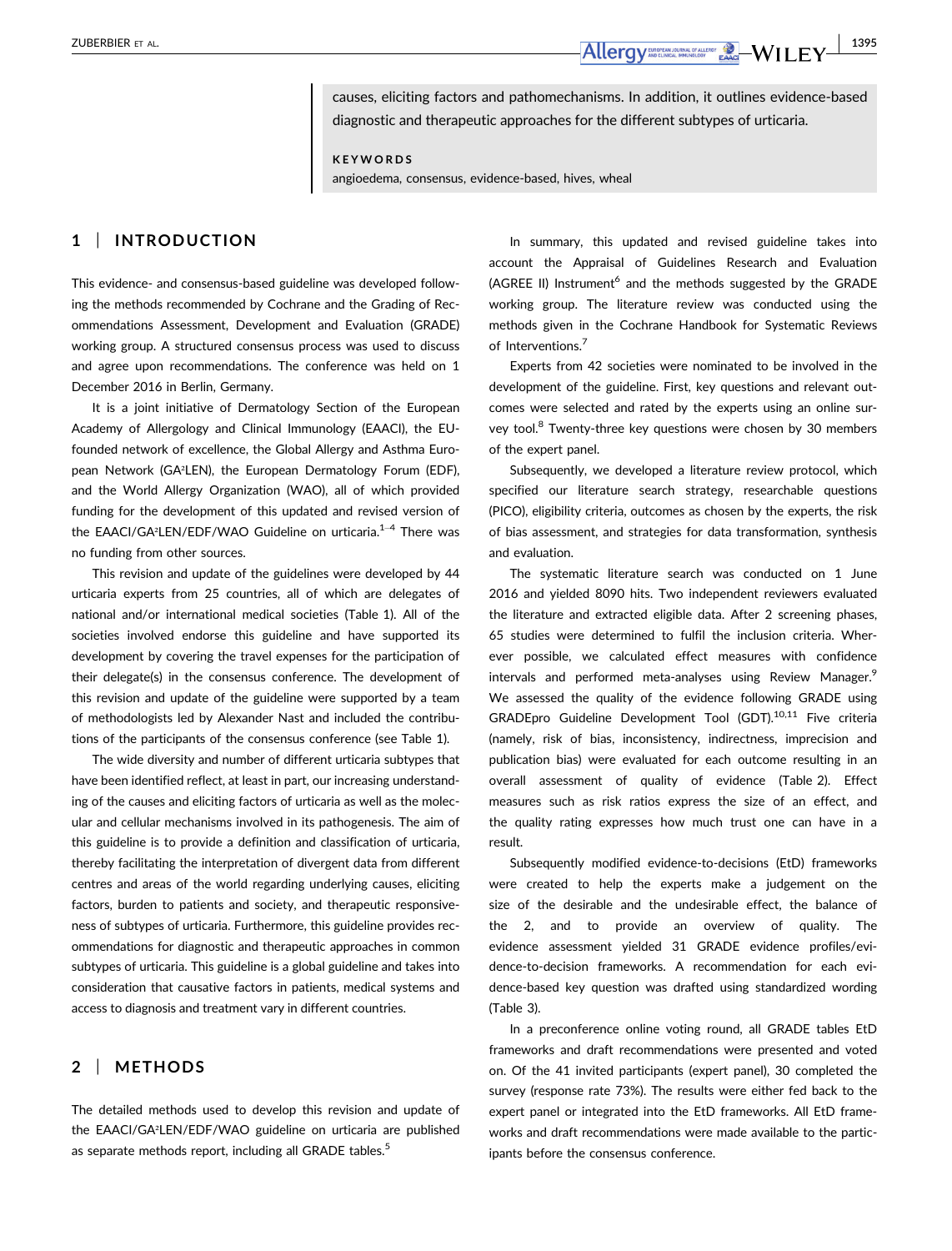# TABLE 1 Guideline development group members

| First name        | Last name              | Delegate of/affiliation                                                                                         |
|-------------------|------------------------|-----------------------------------------------------------------------------------------------------------------|
| Alexander         | Nast                   | Division of Evidence-Based Medicine, Department of                                                              |
| Corinna           | <b>Dressler</b>        | Dermatology and Allergy, Charité-Universitätsmedizin Berlin; Berlin, Germany                                    |
| Stefanie          | Rosumeck               |                                                                                                                 |
| Ricardo N         | Werner                 |                                                                                                                 |
| Werner            | Aberer                 | ÖGDV                                                                                                            |
| Amir Hamzah       | Abdul Latiff           | <b>MSAI</b>                                                                                                     |
| Riccardo          | Asero                  | <b>AAIITO</b>                                                                                                   |
| Diane             | Baker                  | AAD                                                                                                             |
| <b>Barbara</b>    | Ballmer-Weber          | <b>SGAI</b>                                                                                                     |
| Jonathan A.       | Bernstein              | <b>AAAAI</b>                                                                                                    |
| Carsten           | Bindslev-Jensen        | DSA, EAACI                                                                                                      |
| Zenon             | <b>Brzoza</b>          | <b>PSA</b>                                                                                                      |
| Roberta           | <b>Buense Bedrikow</b> | SBD                                                                                                             |
| Walter            | Canonica               | WAO, SIAAIC                                                                                                     |
| Martin            | Church                 | GA <sup>2</sup> LEN                                                                                             |
| Timothy           | Craig                  | <b>ACAAI</b>                                                                                                    |
| Inna Vladimirovna | Danilycheva            | <b>RAACI</b>                                                                                                    |
| Luis Felipe       | Ensina                 | <b>ASBAI</b>                                                                                                    |
| Ana               | Giménez-Arnau          | EAACI, AEDV                                                                                                     |
| Kiran             | Godse                  | <b>IADVL</b>                                                                                                    |
| Margarida         | Gonçalo                | SPDV                                                                                                            |
| Clive             | Grattan                | <b>BSACI, EAACI</b>                                                                                             |
| Jaques            | Hebert                 | <b>CSACI</b>                                                                                                    |
| Michihiro         | Hide                   | <b>JDA</b>                                                                                                      |
| Allen             | Kaplan                 | <b>WAO</b>                                                                                                      |
| Alexander         | Kapp                   | <b>DDG</b>                                                                                                      |
| Constance         | <b>Katelaris</b>       | ASCIA, APAAACI                                                                                                  |
| Emek              | Kocatürk               | <b>TSD</b>                                                                                                      |
| Kanokvalai        | Kulthanan              | DST (joined expert panel in October 2016)                                                                       |
| Désirée           | Larenas-Linnemann      | <b>CMICA</b>                                                                                                    |
| Tabi Anika        | Leslie                 | <b>BAD</b>                                                                                                      |
| Markus            | Magerl                 | <b>UNBB</b>                                                                                                     |
| Pascale           | Mathelier-Fusade       | SFD, GUS (Groupe Urticarie de la Société<br>francaise de dermatologie) which is one of the subgroups of the SFD |
| Marcus            | Maurer                 | <b>EAACI</b>                                                                                                    |
| Raisa Yakovlevna  | Meshkova               | <b>RAACI</b>                                                                                                    |
| Martin            | Metz                   | <b>EMBRN</b>                                                                                                    |
| Hanneke           | Oude-Elberink          | <b>NvvA</b>                                                                                                     |
| Sarbjit           | Saini                  | AAAAI, WAO                                                                                                      |
| Mario             | Sánchez-Borges         | <b>WAO</b>                                                                                                      |
| Peter             | Schmid-Grendelmeier    | SSDV                                                                                                            |
| Petra             | Staubach               | <b>UNEV</b>                                                                                                     |
| Gordon            | Sussman                | <b>CSACI</b>                                                                                                    |
| Elias             | Toubi                  | <b>IAACI</b>                                                                                                    |
| Gino Antonio      | Vena                   | SIDeMaST                                                                                                        |
| Christian         | Vestergaard            | <b>DDS</b>                                                                                                      |

(Continues)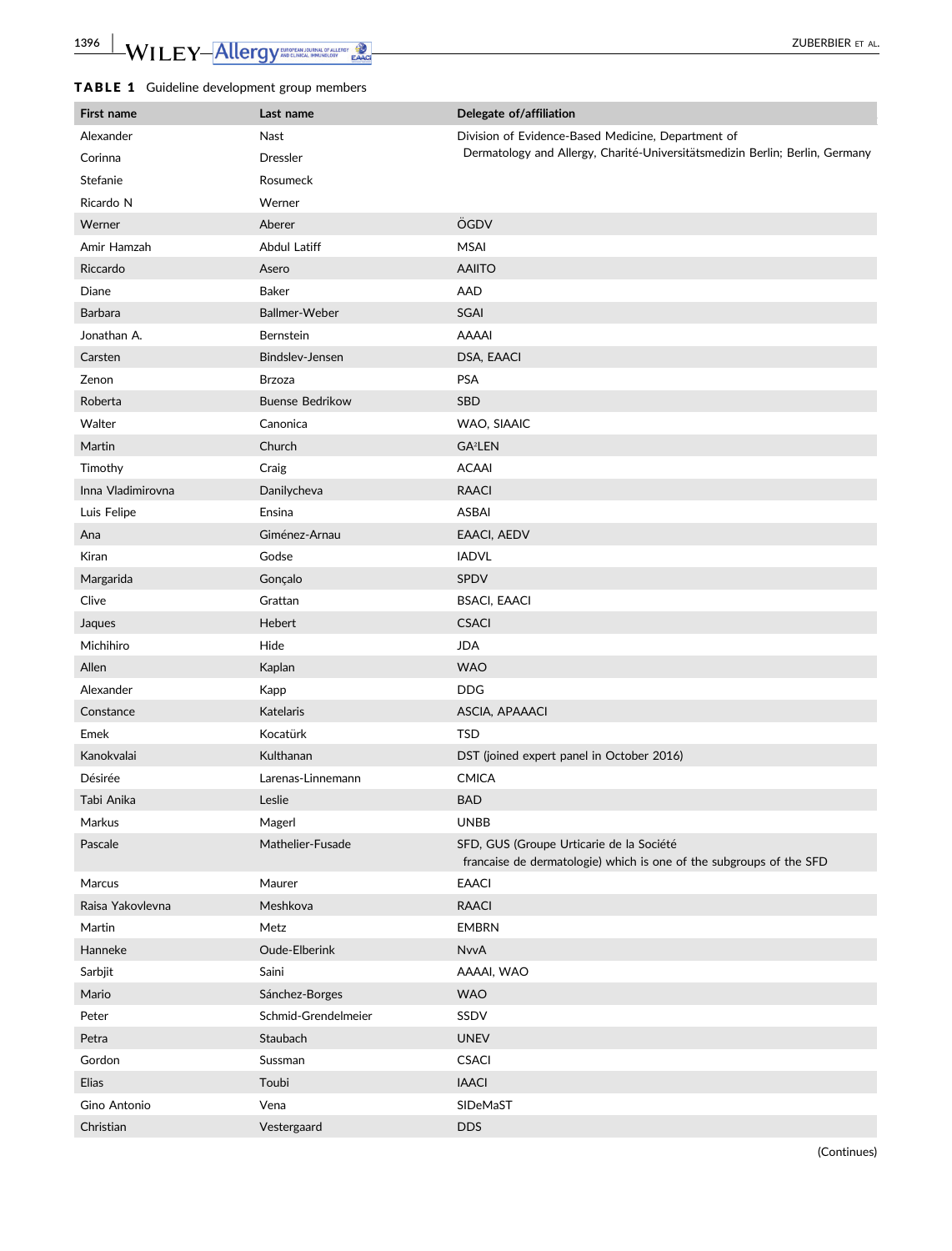

#### TABLE 1 (Continued)

| First name | Last name | Delegate of/affiliation  |
|------------|-----------|--------------------------|
| Bettina    | Wedi      | DGAKI                    |
| Zuotao     | Zhao      | <b>CDA</b>               |
| Torsten    | Zuberbier | EDF, GA <sup>2</sup> LEN |

**TABLE 2** Summary of the GRADE approach to assessing the quality of evidence by outcome<sup>167</sup>

| $High (++++)$      | We are very confident that the true effect lies close to that of the estimate of effect.                                                                                                   |
|--------------------|--------------------------------------------------------------------------------------------------------------------------------------------------------------------------------------------|
| Moderate<br>$(++)$ | We are moderately confident in the effect estimate: the true effect is likely to be close to the estimate of the effect, but there is a<br>possibility that it is substantially different. |
| Low $(++)$         | Our confidence in the effect estimate is limited: the true effect may be substantially different from the estimate of the effect.                                                          |
| Very low $(+)$     | We have very little confidence in the effect estimate: the true effect is likely to be substantially different from the estimate of effect.                                                |

TABLE 3 Standardized wording and symbols were used to formulate the recommendations

| Type of recommendation                                                            | <b>Wording</b>                                           | <b>Symbols</b>      | <b>Implications</b>                                                                                                                                                                                                                                                                                                       |
|-----------------------------------------------------------------------------------|----------------------------------------------------------|---------------------|---------------------------------------------------------------------------------------------------------------------------------------------------------------------------------------------------------------------------------------------------------------------------------------------------------------------------|
| Strong recommendation<br>for the intervention                                     | "We recommend "                                          | $\uparrow \uparrow$ | We believe that all or almost all informed people would make that choice.<br>Clinicians will have to spend less time on the process of decision making and<br>may devote that time to overcome barriers to implementation and adherence.<br>In most clinical situations, the recommendation may be adopted as a policy    |
| Conditional<br>recommendation<br>for the intervention                             | "We suggest "                                            |                     | We believe that most informed people would make that choice, but a<br>substantial number would not. Clinicians and healthcare providers will need to<br>devote more time on the process of shared decision making. Policymakers will<br>have to involve many stakeholders and policymaking requires substantial<br>debate |
| Conditional<br>recommendation<br>for either the intervention<br>of the comparison | "We cannot make a<br>recommendation<br>with respect to " | 0                   | At the moment, a recommendation in favour or against an intervention cannot<br>be made due to certain reasons (eg, no evidence data available, conflicting<br>outcomes)                                                                                                                                                   |
| Conditional<br>recommendation<br>against the intervention                         | "We suggest against<br>$\cdots$                          |                     | We believe that most informed people would make a choice against that<br>intervention, but a substantial number would not                                                                                                                                                                                                 |
| Strong recommendation<br>against the intervention                                 | "We recommend<br>against "                               | ↓↓                  | We believe that all or almost all informed people would make a choice against<br>that intervention. This recommendation can be adopted as a policy in most<br>clinical situations                                                                                                                                         |

During the conference, all recommendations were voted on by over 250 participants, all of whom had to submit a declaration that they were (i) a specialist seeing urticaria patients and (ii) gave a declaration of conflict of interest. A nominal group technique was used to come to an agreement on the different recommendations.12 The consensus conference followed a structured approach: presentation of the evidence and draft recommendation, open discussion, initial voting or collection of alternative wording and final voting, if necessary. Participants eligible for voting had received one green and one red card, either of which they held up when voting for or against a suggested recommendation. Voting results were documented. Strong consensus was defined as >90% agreement, and 70-89% was documented as consensus. All recommendations passed with a 75% agreement. An internal and an external review took place.

All consented recommendations are highlighted in grey, and it is indicated whether these are based on expert opinion (based on consensus) or evidence and expert opinion (based on evidence and consensus).

# **3** | **DEFINITION**

## **3.1** | **Definition**

Urticaria is a condition characterized by the development of wheals (hives), angioedema or both. Urticaria needs to be differentiated from other medical conditions where wheals, angioedema or both can occur, for example anaphylaxis, auto-inflammatory syndromes, urticarial vasculitis or bradykinin-mediated angioedema including hereditary angioedema (HAE).

#### Definition

Urticaria is a condition characterized by the development of wheals (hives), angioedema or both.

**(A).** wheal in patients with urticaria has 3 typical features:

**1.** a central swelling of variable size, almost invariably surrounded by reflex erythema,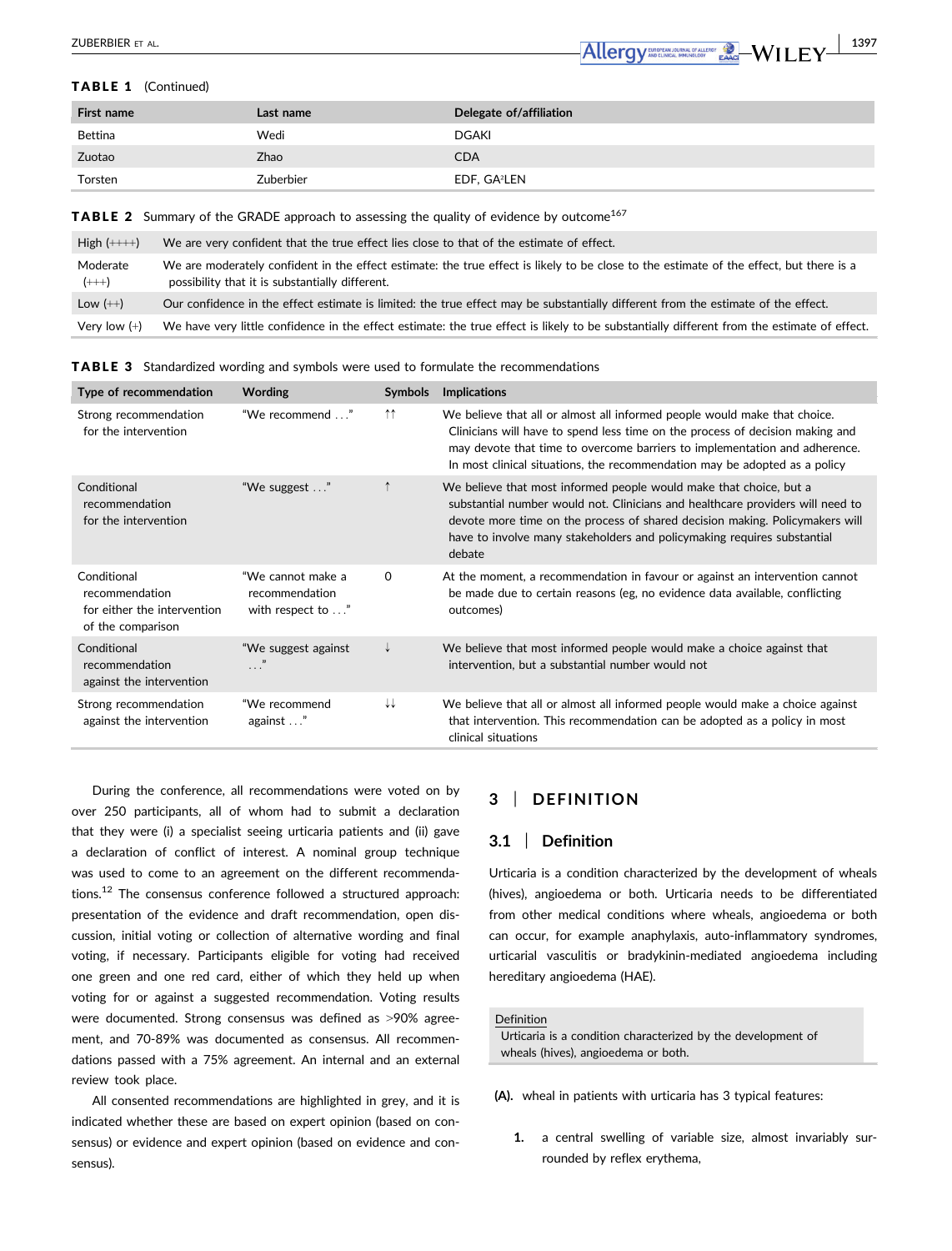# **1398 | WILEY-Allergy DRIGHTER ALLER ALLER ALLER ALLER ALLER ALLER ALLER ALLER ALL**

- **2.** an itching or sometimes burning sensation,
- **3.** a fleeting nature, with the skin returning to its normal appearance, usually within 30 minutes to 24 hours.

**(B).** Angioedema in urticaria patients is characterized by:

- **1.** a sudden, pronounced erythematous or skin coloured swelling of the lower dermis and subcutis or mucous membranes,
- **2.** sometimes pain, rather than itch.
- **3.** a resolution slower than that of wheals (can take up to 72 hours).

## **3.2** | **Classification of urticaria on the basis of its duration and the relevance of eliciting factors**

The spectrum of clinical manifestations of different urticaria subtypes is very wide. Additionally, 2 or more different subtypes of urticaria can coexist in any given patient.

Acute spontaneous urticaria is defined as the occurrence of spontaneous wheals, angioedema or both for less than 6 weeks.

| How should urticaria be classified?                                                                                                                                                                                                                                                 |    |                      |
|-------------------------------------------------------------------------------------------------------------------------------------------------------------------------------------------------------------------------------------------------------------------------------------|----|----------------------|
| We recommend that urticaria is classified based on<br>its duration<br>as acute $(\leq 6$ weeks) or chronic (>6 weeks).<br>We recommend that urticaria is classified as<br>spontaneous (no specific eliciting factor involved) or<br>inducible (specific eliciting factor involved). | ↑↑ | $>90\%$<br>consensus |
| (consensus-based)                                                                                                                                                                                                                                                                   |    |                      |

Table 4 presents a classification of chronic urticaria (CU) subtypes for clinical use. This classification has been maintained from the previous guideline by consensus (>90%) urticarial vasculitis, maculopapular cutaneous mastocytosis (formerly called urticaria pigmentosa), auto-inflammatory syndromes (eg, cryopyrin-associated periodic syndromes or Schnitzler's syndrome), nonmast cell

TABLE 4 Recommended classification of chronic urticaria

| Chronic urticaria subtypes                                                                                             |                                                                                                                                                                                                                                                                 |
|------------------------------------------------------------------------------------------------------------------------|-----------------------------------------------------------------------------------------------------------------------------------------------------------------------------------------------------------------------------------------------------------------|
| Chronic Spontaneous Urticaria (CSU)                                                                                    | Inducible Urticaria                                                                                                                                                                                                                                             |
| Spontaneous appearance of wheals,<br>angioedema or both for $> 6$ weeks<br>due to known <sup>a</sup> or unknown causes | Symptomatic dermographism <sup>b</sup><br>Cold urticaria <sup>c</sup><br>Delayed pressure urticaria <sup>d</sup><br>Solar urticaria<br>Heat urticaria <sup>e</sup><br>Vibratory angioedema<br>Cholinergic urticaria<br>Contact urticaria<br>Aquagenic urticaria |

<sup>a</sup>For example, autoreactivity, that is the presence of mast cell-activating auto-antibodies.

b Also called *urticaria factitia* or dermographic urticaria.

<sup>c</sup>Also called cold contact urticaria.

<sup>d</sup>Also called pressure urticaria.

eAlso called heat contact urticaria.

TABLE 5 Diseases related to urticaria for historical reasons, and syndromes that present with hives and/or angioedema

- Maculopapular cutaneous mastocytosis (urticaria pigmentosa)
- Urticarial vasculitis
- Bradykinin-mediated angioedema (eg, HAE)
- Exercise-induced anaphylaxis

• Cryopyrin-associated periodic syndromes (CAPS; urticarial rash, recurrent fever attacks, arthralgia or arthritis, eye inflammation, fatigue and headaches), that is familial cold auto-inflammatory syndrome (FCAS), Muckle-Wells syndrome (MWS) or neonatal-onset multisystem inflammatory disease (NOMID).

- Schnitzler's syndrome (recurrent urticarial rash and monoclonal gammopathy, recurrent fever attacks, bone and muscle pain, arthralgia or arthritis and lymphadenopathy)
- Gleich's syndrome (episodic angioedema with eosinophilia)
- Well's syndrome (granulomatous dermatitis with eosinophilia/eosinophilic cellulitis)
- Bullous pemphigoid (prebullous stage)

These diseases and syndromes are related to urticaria (1) because they can present with wheals, angioedema or both and/or (2) because of historical reasons.

mediator-mediated angioedema (eg, bradykinin-mediated angioedema) and other diseases such as syndromes that can manifest with wheals and/or angioedema are not considered to be subtypes of urticaria, due to their distinctly different pathophysiologic mechanisms (Table 5).

| Should we maintain the current guideline classification of chronic<br>urticaria?                                             |    |                |
|------------------------------------------------------------------------------------------------------------------------------|----|----------------|
| We recommend that the current<br>guideline classification of chronic<br>urticaria should be maintained.<br>(consensus-based) | ↑↑ | >90% consensus |

#### **3.3** | **Pathophysiological aspects**

Urticaria is a mast cell-driven disease. Histamine and other mediators, such as platelet-activating factor (PAF) and cytokines released from activated skin mast cells, result in sensory nerve activation, vasodilatation and plasma extravasation as well as cell recruitment to urticarial lesions. The mast cell-activating signals in urticaria are illdefined and likely to be heterogeneous and diverse. Histologically, wheals are characterized by oedema of the upper and mid dermis, with dilatation and augmented permeability of the postcapillary venules, as well as lymphatic vessels of the upper dermis leading to leakage of serum into the tissue. In angioedema, similar changes occur primarily in the lower dermis and the subcutis. Skin affected by wheals virtually always exhibits upregulation of endothelial cell adhesion molecules, neuropeptides and growth factors and a mixed inflammatory perivascular infiltrate of variable intensity, consisting of neutrophils with or without eosinophils, basophils, macrophages and T cells but without vessel-wall necrosis, which is a hallmark of urticarial vasculitis. $13-17$  The nonlesional skin of chronic spontaneous urticaria (CSU) patients shows upregulation of adhesion molecules,  $18$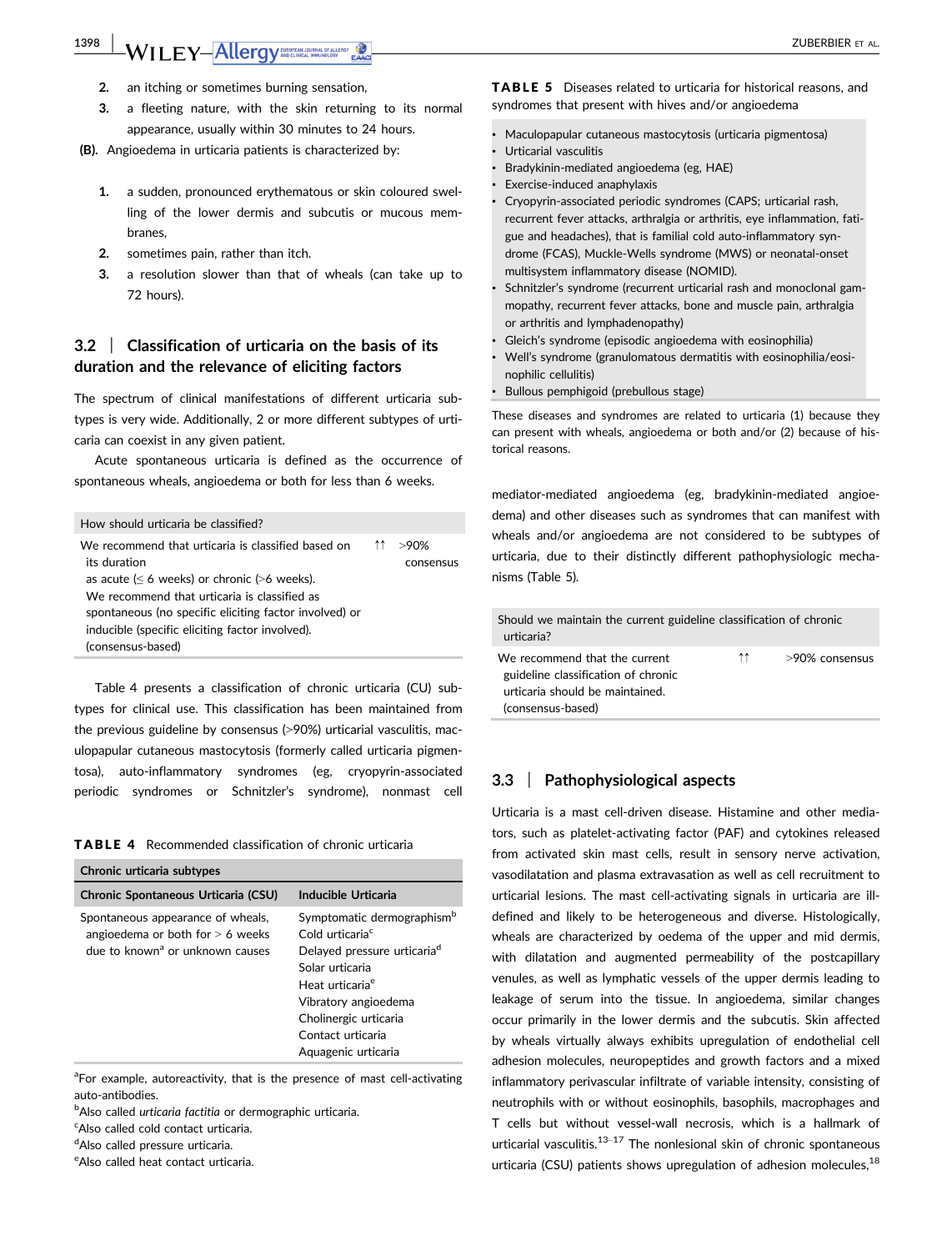infiltrating eosinophils and altered cytokine expression.<sup>19</sup> A mild to moderate increase in mast cell numbers has also been reported by some authors. These findings underline the complex nature of the pathogenesis of urticaria, which has many features in addition to the release of histamine from dermal mast cells.<sup>20–22</sup> Some of these features of urticaria are also seen in a wide variety of inflammatory conditions and are thus not specific or of diagnostic value. A search for more specific histological biomarkers for different subtypes of urticaria and for distinguishing urticaria from other conditions is desirable.<sup>23</sup>

#### **3.4** | **Burden of disease**

The burden of CU for patients, their family and friends, the healthcare system and society is substantial. The use of patient-reported outcome measures such as the urticaria activity score (UAS), the angioedema activity score (AAS), the CU quality of life questionnaire (CU-Q2oL), the angioedema quality of life questionnaire (AE-QoL) and the urticaria control test (UCT) in studies and clinical practice has helped to better define the effects and impact of CU on patients.24 The available data indicate that urticaria markedly affects both objective functioning and subjective well-being.<sup>25–27</sup> Previously, O'Donnell et al showed that health status scores in CSU patients are comparable to those reported by patients with coronary artery disease.28 Furthermore, both health status and subjective satisfaction in patients with CSU are lower than in healthy subjects and in patients with respiratory allergy. $29$  CU also has considerable costs to patients and the society.30–<sup>32</sup>

# **4** | **DIAGNOSIS OF URTICARIA**

#### **4.1** | **Diagnostic work up in Acute Urticaria**

Acute urticaria usually does not require a diagnostic workup, as it is usually self-limiting. The only exception is the suspicion of acute urticaria due to a type I food allergy in sensitized patients or the existence of other eliciting factors such as nonsteroidal anti-inflammatory drugs (NSAIDs). In this case, allergy tests as well as educating the patients may be useful to allow patients to avoid re-exposure to relevant causative factors.

|  |  |  | Should routine diagnostic measures be performed in acute urticaria? |
|--|--|--|---------------------------------------------------------------------|
|  |  |  |                                                                     |

| We recommend against any routine diagnostic | $\downarrow \downarrow$ >90% |
|---------------------------------------------|------------------------------|
| measures in acute spontaneous urticaria.    | consensus                    |
| (consensus-based)                           |                              |

## **4.2** | **The diagnostic work up in CU**

The diagnostic work up of CSU has 3 major aims: (i) to exclude differential diagnoses, (ii) to assess disease activity, impact and control and (iii) to identify triggers of exacerbation or, where indicated, any underlying causes. Ad (1) Wheals or angioedema can be present in

**zuberbier et al.** 1399<br>**Allergy Angeliser (1399)** EACLE TIME EXPERIMENT EACLE TIME EXP

some other conditions, too. In patients who display only wheals (but no angioedema), urticarial vasculitis and auto-inflammatory disorders such as Schnitzler syndrome or cryopyrin-associated periodic syndromes (CAPS) need to be ruled out. On the other hand, in patients who suffer only from recurrent angioedema (but not from wheals), bradykinin-mediated angioedema-like angiotensin-converting enzyme (ACE) inhibitor-induced angioedema or other nonmast cell-related angioedema, that is HAE type 1-3, should be considered as differential diagnoses (Figure 1). Ad (2) Baseline assessment of disease activity (UAS, AAS), quality of life (CU-Q2oL, AE-QoL) and disease control (UCT) are indispensable for guiding treatment decisions, providing better insights into the patients' disease burden, as well as facilitating, improving and standardizing the increasingly important documentation work (see also section on Assessment of disease activity, impact, and control). Ad (3) History taking is essential in patients with urticaria, as exacerbating triggers are variable. Further diagnostic procedures to reveal underlying causes in patients with long-standing and uncontrolled disease need to be determined carefully.

In the last decades, many advances have been made in identifying causes of different types and subtypes of urticaria, for example in  $CSU^{33-35}$  Among others, autoimmunity mediated by functional auto-antibodies directed against the high-affinity IgE receptor or IgE-auto-antibodies to auto-antigens, pseudo-allergy (nonallergic hypersensitivity reactions) to foods or drugs, and acute or chronic infections (eg, *Helicobacter pylori* or *Anisakis simplex*) have been described as causes of CU (Table 6). However, there are considerable variations in the frequency of underlying causes in the different studies. This also reflects regional differences in the world, for example differences in diets and the prevalence of infections. Thus, it is important to remember that not all possible causative factors need to be investigated in all patients, and the first step in diagnosis is a thorough history, taking the following items into consideration:

- **1.** Time of onset of disease
- **2.** Shape, size, frequency/duration and distribution of wheals
- **3.** Associated angioedema
- **4.** Associated symptoms, for example bone/joint pain, fever, abdominal cramps
- **5.** Family and personal history regarding wheals and angioedema
- **6.** Induction by physical agents or exercise
- **7.** Occurrence in relation to daytime, weekends, menstrual cycle, holidays and foreign travel
- **8.** Occurrence in relation to foods or drugs (eg, NSAIDs, ACEinhibitors)
- **9.** Occurrence in relation to infections, stress
- **10.** Previous or current allergies, infections, internal/autoimmune diseases, gastric/intestinal problems or other disorders
- **11.** Social and occupational history, leisure activities
- **12.** Previous therapy and response to therapy including dosage and duration
- **13.** Previous diagnostic procedures/results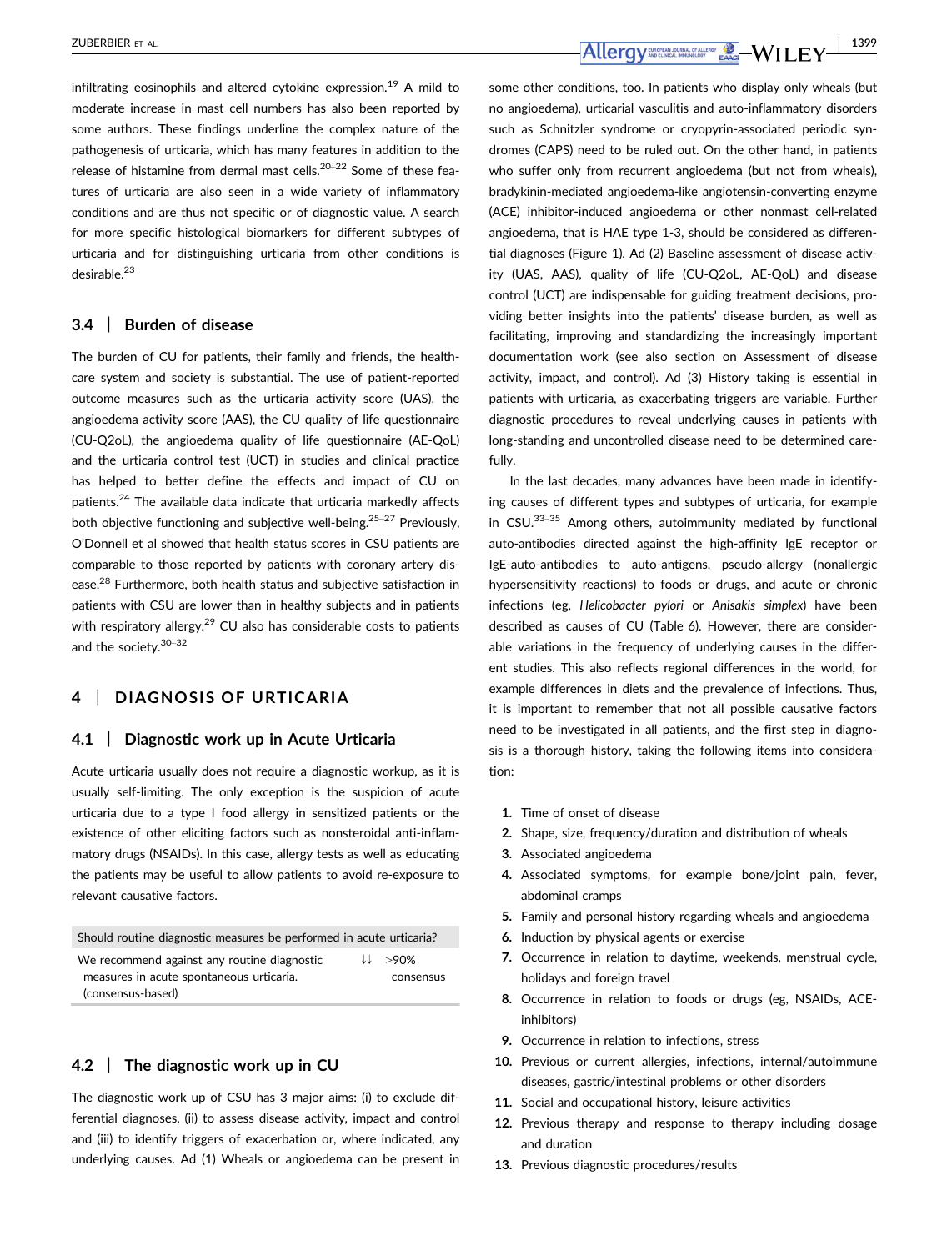

FIGURE 1 Recommended diagnostic algorithm for chronic urticaria. Diagnostic algorithm for patients presenting with wheals, angioedema or both. AAE, Acquired angioedema due to C1-inhibitor deficiency; ACE-Inh, angiotensin-converting enzyme inhibitor; AE, angioedema; AID, auto-inflammatory disease; HAE, hereditary angioedema; RAS, renin-angiotensin system

1. Apart from ACE-inhibitors, other renin inhibitors and sartans have been described to induce angioedema but much less frequently. 2. Patients should be asked for a detailed family history and age of disease onset. 3. Test for elevated inflammation markers (C-reactive protein, erythrocyte sedimentation rate), test for paraproteinemia in adults, look for signs of neutrophil-rich infiltrates in skin biopsy; perform gene mutation analysis for hereditary periodic fever syndromes (eg, cryopyrin-associated periodic syndrome), if strongly suspected. 4. Patients should be asked: "For how long does each individual wheal last?". 5. Test for complement C4, C1-INH levels and function; in addition, test for C1q and C1-INH antibodies, if AAE is suspected; do gene mutation analysis, if former tests are unremarkable but patient's history suggests hereditary angioedema. 6. If there is no remission after 6 months of ACE-inhibitor discontinuation C1-inhibitor should be tested for. 7. Does the biopsy of lesional skin show damage of the small vessels in the papillary and reticular dermis and/or fibrinoid deposits in perivascular and interstitial locations suggestive of urticarial vasculitis? 8. Patients should be asked: "Can you make your wheals come? Can you bring out your wheals?". 9. In patients with a history suggestive of inducible urticaria standardized provocation testing according to international consensus recommendations<sup>69</sup> should be performed. 10. Acquired auto-inflammatory syndromes include Schnitzler's syndrome as well as systemic-onset juvenile idiopathic arthritis (sJIA) and adult-onset Still's disease (AOSD); hereditary autoinflammatory syndromes include Cryopyrin-associated periodic syndromes (CAPS) such as familial cold auto-inflammatory syndromes (FCAS), Muckle-Wells syndrome (MWS) and neonatal-onset multisystem inflammatory disease (NOMID), more rarely hyper-IgD syndrome (HIDS) and tumour necrosis factor receptor alpha-associated periodic syndrome (TRAPS). 11. In some rare cases, recurrent angioedema is neither mast cell mediator-mediated nor bradykinin-mediated, and the underlying pathomechanisms remain unknown. These rare cases are referred to as "idiopathic angioedema" by some authors.

The second step of the diagnosis is the physical examination of the patient. Where it is indicated by history and/or physical examination, further appropriate diagnostic tests should be performed. The selection of these diagnostic measures largely depends on the nature of the urticaria subtype, as summarized in Figure 1 and Table 6.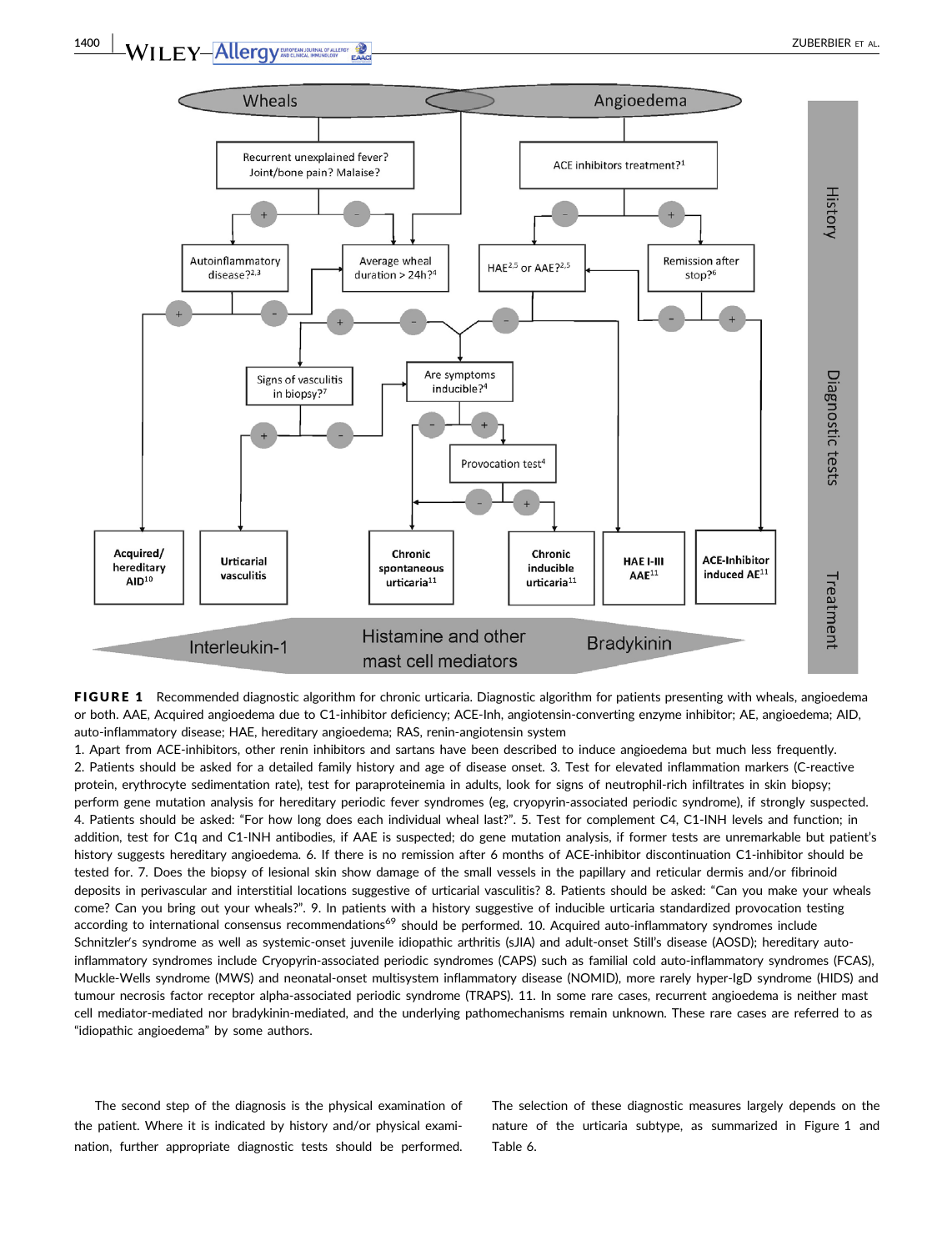#### TABLE 6 Recommended diagnostic tests in frequent urticaria subtypes

| <b>Types</b>             | <b>Subtypes</b>                | Routine diagnostic tests (rec-<br>ommended)                                         | Extended diagnostic programme <sup>a</sup> (based on history)<br>For identification of underlying causes or eliciting factors and for<br>ruling out possible differential diagnoses if indicated                                                                                                                                                                                                                                                                                                                                          |
|--------------------------|--------------------------------|-------------------------------------------------------------------------------------|-------------------------------------------------------------------------------------------------------------------------------------------------------------------------------------------------------------------------------------------------------------------------------------------------------------------------------------------------------------------------------------------------------------------------------------------------------------------------------------------------------------------------------------------|
| Spontaneous<br>urticaria | Acute spontaneous<br>urticaria | None                                                                                | None <sup>b</sup>                                                                                                                                                                                                                                                                                                                                                                                                                                                                                                                         |
|                          | CSU                            | Differential blood count. FSR<br>and/or CRP                                         | Avoidance of suspected triggers (eg, drugs); Conduction of diagnostic<br>tests for (in no preferred order): (i) infectious diseases (eg, Helicobacter<br>pylori); (ii) functional auto-antibodies (eg, autologous skin serum test);<br>(iii) thyroid gland disorders (thyroid hormones and auto-antibodies); (iv)<br>allergy (skin tests and/or allergen avoidance test, eg, avoidance diet);<br>(v) concomitant CIndU, see below <sup>69</sup> ; (vi) severe systemic diseases (eg,<br>tryptase); (vii) other (eg, lesional skin biopsy) |
| Inducible<br>urticaria   | Cold urticaria                 | Cold provocation and<br>threshold test <sup>c,d</sup>                               | Differential blood count and ESR or CRP, rule out other diseases,<br>especially infections <sup>168</sup>                                                                                                                                                                                                                                                                                                                                                                                                                                 |
|                          | Delayed pressure<br>urticaria  | Pressure test and threshold<br>test <sup>c,d</sup>                                  | <b>None</b>                                                                                                                                                                                                                                                                                                                                                                                                                                                                                                                               |
|                          | Heat urticaria                 | Heat provocation and<br>threshold test <sup>c,d</sup>                               | None                                                                                                                                                                                                                                                                                                                                                                                                                                                                                                                                      |
|                          | Solar urticaria                | UV and visible light of<br>different wavelengths and<br>threshold test <sup>c</sup> | Rule out other light-induced dermatoses                                                                                                                                                                                                                                                                                                                                                                                                                                                                                                   |
|                          | Symptomatic<br>dermographism   | Elicit dermographism and<br>threshold test <sup>c,d</sup>                           | Differential blood count, ESR or CRP                                                                                                                                                                                                                                                                                                                                                                                                                                                                                                      |
|                          | Vibratory angioedema           | Test with vibration, for<br>example Vortex or mixer <sup>d</sup>                    | None                                                                                                                                                                                                                                                                                                                                                                                                                                                                                                                                      |
|                          | Aquagenic urticaria            | Provocation testing <sup>d</sup>                                                    | None                                                                                                                                                                                                                                                                                                                                                                                                                                                                                                                                      |
|                          | Cholinergic urticaria          | Provocation and threshold<br>testing <sup>d</sup>                                   | None                                                                                                                                                                                                                                                                                                                                                                                                                                                                                                                                      |
|                          | Contact urticaria              | Provocation testing <sup>d</sup>                                                    | None                                                                                                                                                                                                                                                                                                                                                                                                                                                                                                                                      |

ESR, erythrocyte sedimentation rate; CRP, C-reactive protein.

<sup>a</sup>Depending on suspected cause.

<sup>b</sup>Unless strongly suggested by patient history, for example allergy.

<sup>c</sup>All tests are carried out with different levels of the potential trigger to determine the threshold.

<sup>d</sup>For details on provocation and threshold testing see.<sup>69</sup>

| Should differential diagnoses be considered in patients with chronic<br>spontaneous urticaria?                                                                                                                                                                                                                                                    |      |                      |
|---------------------------------------------------------------------------------------------------------------------------------------------------------------------------------------------------------------------------------------------------------------------------------------------------------------------------------------------------|------|----------------------|
| We recommend that differential diagnoses be<br>considered in all patients with signs or symptoms<br>suggestive of chronic urticaria based on the<br>guideline algorithm. (consensus-based)                                                                                                                                                        | ተተ ነ | >90%<br>consensus    |
| What routine diagnostic measures should be performed in chronic<br>spontaneous urticaria?                                                                                                                                                                                                                                                         |      |                      |
| We recommend limited investigations. Basic tests<br>include differential blood count and CRP and/or<br>ESR. (consensus-based)<br>In CSU, we recommend performing further<br>diagnostic measures based on the patient history<br>and examination, especially in patients with long-<br>standing and/or uncontrolled disease. (consensus-<br>based) | ↑↑   | $>90\%$<br>consensus |

Should routine diagnostic measures be performed in chronic inducible urticaria?

(Continues)

| We recommend using provocation testing to            | 1↑ >90%   |
|------------------------------------------------------|-----------|
| diagnose chronic inducible urticaria.                | consensus |
| We recommend to use provocation threshold            |           |
| measurements and the UCT to measure disease          |           |
| activity and control in patients with chronic        |           |
| inducible urticaria, respectively. (consensus-based) |           |

Intensive and costly general screening programs for causes of urticaria are strongly advised against. The factors named in Table 6 in the extended programme should only be investigated based on patient history. Type I allergy is an extremely rare cause of CSU. In contrast, pseudo-allergic (nonallergic hypersensitivity reactions) to NSAIDs or food may be more relevant for CSU. Diagnosis should be based on history of NSAID intake or a pseudo-allergic elimination diet protocol. Bacterial, viral, parasitic or fungal infections, for example with *H. pylori,* streptococci*,* staphylococci*, Yersinia, Giardia lamblia, Mycoplasma pneumoniae*, hepatitis viruses*, norovirus, parvovirus B19, Anisakis simplex, Entamoeba* spp*, Blastocystis* spp, have been implicated to be underlying causes of urticaria. $36-38$  The frequency and relevance of infectious diseases vary considerably between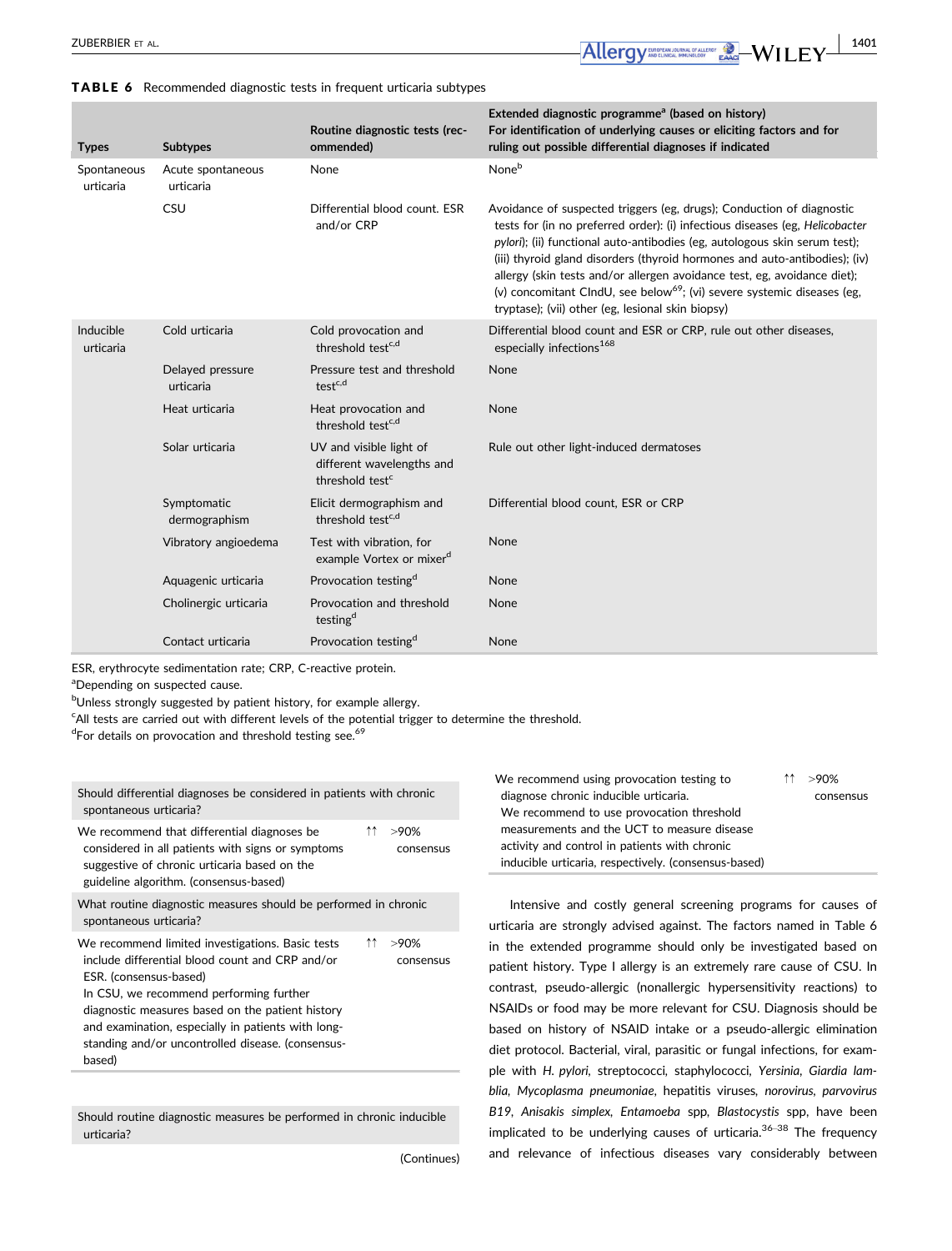**1402 | WILEY-Allergy DRIVER ALLEY ALLER ALLER ALLER ALLER ALLER** 

different patient groups and different geographical regions. For example, *Anisakis simplex*, a sea fish nematode, has only been discussed as a possible cause of recurrent acute spontaneous urticaria in areas of the world where uncooked fish is eaten frequently.<sup>39,40</sup> The relevance of *H. pylori*, dental or ear, nose and throat infections also appears to vary between patient groups.<sup>38,41-44</sup> More research is needed to make definitive recommendations regarding the role of infection in urticaria.

Routine screening for malignancies in the diagnosis of underlying causes for urticaria is not suggested. Although it is noted that a slightly increased prevalence has been reported in Taiwan,<sup>45</sup> there is not sufficient evidence available for a causal correlation of urticaria with neoplastic diseases. Ruling out malignancies is, however, warranted if patient history (eg, sudden loss of weight) points to this.

Currently, the only generally available tests to screen for autoantibodies against either IgE or FceR1 (the high-affinity IgE receptor) are the autologous serum skin test (ASST) and basophil activation tests (BATs). The ASST is a nonspecific screening test that evaluates the presence of serum histamine-releasing factors of any type, not just histamine-releasing auto-antibodies. The ASST should be performed with utmost care as infections might be transmitted if, by mistake, patients were injected with someone else's serum. The subject is further elucidated in a separate EAACI/GA<sup>2</sup>LEN position paper.<sup>46,47</sup>

BATs assess histamine release or upregulation of activation markers of donor basophils in response to stimulation with the serum of CSU patients. BATs can help to co-assess disease activity in patients with urticaria  $48,49$  as well as to diagnose autoimmune urticaria.<sup>50</sup> Furthermore, BAT can be used as a marker for responsiveness to ciclosporin A or omalizumab.<sup>51,52</sup>

In some subjects with active CSU, several groups have noted blood basopenia and that blood basophils exhibit suppressed IgE receptor-mediated histamine release to anti-IgE. Blood basophils are detected in skin lesions of CSU patients.<sup>19</sup> CSU remission is associated with increases in blood basophil numbers and IgE receptor-triggered histamine response.<sup>53,54</sup> A rise in basophil number is also observed during anti-IgE treatment <sup>55</sup> This finding, however, needs to be examined in future research and currently does not lead to diagnostic recommendations. However, it should be noted that a low basophil blood count should not result in further diagnostic procedures. It is also known that levels of D-dimer are significantly higher in patients with active CSU and decrease according to the clinical response of the disease to omalizumab. The relevance of this finding is not yet clear, and currently, it is not recommended to measure Ddimer levels.<sup>56,57</sup>

## **4.2.1** | **Assessment of disease activity impact and control**

Disease activity in spontaneous urticaria should be assessed both in clinical care and trials with the UAS7 (Table 7), a unified and simple scoring system that was proposed in the last version of the guidelines and has been validated.<sup>58,59</sup> The UAS7 is based on the assessment of key urticaria signs and symptoms (wheals and pruritus), which are documented by the patient, making this score especially valuable. The use of the UAS7 facilitates comparison of study results from different centres. As urticaria activity frequently changes, the overall disease activity is best measured by advising patients to document 24-h self-evaluation scores once daily for several days. The UAS7, that is the sum score of 7 consecutive days, should be used in routine clinical practice to determine disease activity and response to treatment of patients with CSU. For patients with angioedema, a novel activity score, the angioedema activity score (AAS) has been developed and validated.<sup>60</sup> In addition to disease activity, it is important to assess the impact of disease on quality of life as well as disease control both in clinical practice and trials. Recently, the urticaria control test (UCT) has become valuable in the assessment of patients' disease status.<sup>61,62</sup> The UCT was developed and validated to determine the level of disease control in all forms of CU (CSU and CIndU). The UCT has only 4 items with a clearly defined cut-off for patients with "wellcontrolled" vs "poorly controlled" disease, and it is thus suited for the management of patients in routine clinical practice. The cut-off value for a well-controlled disease is 12 of 16 possible points. This helps to guide treatment decisions.

Patients should be assessed for disease activity, impact and control at the first and every follow up visit, acknowledging that some tools, for example the UAS can only be used prospectively and others, for example the UCT, allow for retrospective assessment. Validated instruments such as the UAS7, AAS, CU-Q2oL, AE-QoL and UCT should be used in CU for this purpose.

| Should patients with chronic urticaria be assessed for disease activity.<br>impact, and control?                                                                                                                                                                              |                      |
|-------------------------------------------------------------------------------------------------------------------------------------------------------------------------------------------------------------------------------------------------------------------------------|----------------------|
| ↑↑<br>We recommend that patients with CU be assessed<br>for disease activity, impact, and control at every<br>visit. (consensus-based)                                                                                                                                        | >90%<br>consensus    |
| Which instruments should be used to assess and monitor disease<br>activity in chronic spontaneous urticaria patients?                                                                                                                                                         |                      |
| ↑<br>We suggest the use of the urticaria activity score,<br>UAS7, and of the angioedema activity score, AAS,<br>for assessing disease activity in patients with<br>chronic spontaneous urticaria. (consensus-based)                                                           | >90%<br>consensus    |
| Which instruments should be used to assess and monitor quality of<br>life impairment in chronic spontaneous urticaria patients?                                                                                                                                               |                      |
| We suggest the use of the chronic urticaria quality<br>↑<br>of life questionnaire, CU-Q2oL, and the<br>angioedema quality of life questionnaire, AE-QoL,<br>for assessing quality of life impairment in patients<br>with chronic spontaneous urticaria. (consensus-<br>based) | $>90\%$<br>consensus |
| Which instruments should be used to assess and monitor disease<br>control in chronic spontaneous urticaria patients?                                                                                                                                                          |                      |
| ↑<br>We suggest the use of the urticaria control test,<br>UCT, for assessing disease control in patients with<br>chronic spontaneous urticaria. (consensus-based)                                                                                                             | >90%<br>consensus    |
|                                                                                                                                                                                                                                                                               |                      |

In CIndU, the threshold of the eliciting factor(s) should be determined to assess disease activity, for example critical temperature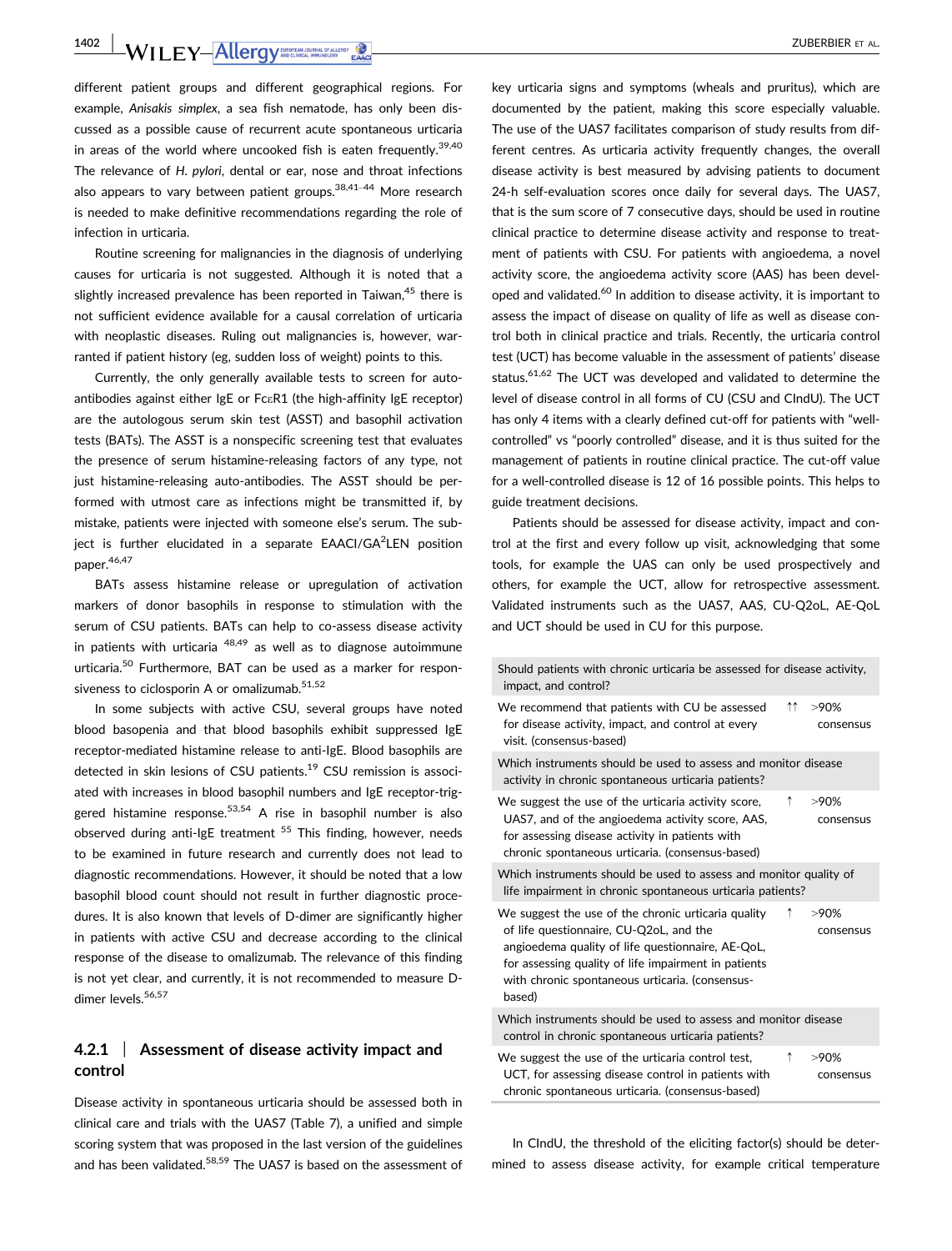TABLE 7 The urticaria activity score (UAS7) for assessing disease activity in CSU

| <b>Score</b> | <b>Wheals</b>                                                   | <b>Pruritus</b>                                                                                                  |
|--------------|-----------------------------------------------------------------|------------------------------------------------------------------------------------------------------------------|
|              | <b>None</b>                                                     | None                                                                                                             |
|              | Mild $\left( < 20 \right)$ wheals/24 h)                         | Mild (present but not annoying or troublesome)                                                                   |
| 2            | Moderate (20-50 wheals/24 h)                                    | Moderate (troublesome but does not interfere with normal daily activity or sleep)                                |
| 3            | Intense (>50 wheals/24 h or large confluent areas<br>of wheals) | Intense (severe pruritus, which is sufficiently troublesome to interfere with normal daily<br>activity or sleep) |

and stimulation time thresholds for cold provocation in cold urticaria. These thresholds allow both patients and treating physicians to evaluate disease activity and response to treatment.<sup>63-68</sup>

Sum of score: 0-6 for each day is summarized over one week (maximum 42).

## **4.3** | **The diagnostic work up in CIndU**

In CIndUs, the routine diagnostic work up should follow the consensus recommendations on the definition, diagnostic testing and management of CIndUs.<sup>69</sup> Diagnostics in CIndU are used to identify the subtype of CIndU and to determine trigger thresholds.<sup>69</sup> The latter is important as it allows for assessing disease activity and response to treatment. For most types of CIndU, validated tools for provocation testing are meanwhile available.<sup>69</sup> Examples include cold and heat urticaria, where a Peltier element-based provocation device (Temp*Test*) is available,<sup>70</sup> symptomatic dermographism for which a dermographometer (Fric*Test<sup>®</sup>)* has been developed.<sup>71,72</sup> and delayed pressure urticaria. In cholinergic urticaria, a graded provocation test with office-based methods, for example pulse-controlled ergometry, is available. $66,73$  Patients with contact urticaria or aquagenic urticaria should be assessed by appropriate cutaneous provocation tests.<sup>69</sup>

#### **4.4** | **Diagnosis in children**

Urticaria can occur in all age groups, including infants and young children. Although data for childhood CSU are still sparse, recent investigations indicate that the prevalence of CIndUs and CSU, and underlying causes of CSU are very similar to the prevalence and causes in adults, with some minor differences. $74-77$ 

Thus, the diagnostic approaches for children should be similar to those in adults.

The diagnostic work up of CSU in children has the same aims as in adults: (i) differential diagnoses should be excluded with a special focus on cryopyrin-associated periodic syndrome (CAPS). CAPS is a rare disease with a urticaria-like rash that manifests in childhood.<sup>78</sup> (ii) If possible, that is depending on the age of the child, disease activity, impact and control should be assessed using assessment tools similar to those used in adults, although it has to be noted that no validated disease-specific tools for children are available as of now. (iii) Triggers of exacerbation should be identified and, where indicated, underlying causes, which appear to be similar to those in adults, should be searched for. In children with CIndU, similar tests for provocation and the determination of trigger thresholds should be performed.

# **5** | **MANAGEMENT OF URTICARIA**

#### **5.1** | **Basic considerations**

- **1.** The goal of treatment is to treat the disease until it is gone.
- **2.** The therapeutic approach to CU can involve
	- **a.** the identification and elimination of underlying causes,
	- **b.** the avoidance of eliciting factors,
	- **c.** tolerance induction, and/or
	- **d.** the use of pharmacological treatment to prevent mast cell mediator release and/or the effects of mast cell mediators
- **3.** Treatment should follow the basic principles of treating as much as needed and as little as possible. This may mean stepping up or stepping down in the treatment algorithm according to the course of disease.

Should treatment aim at complete symptom control in urticaria? We recommend aiming at complete symptom control in urticaria, considering as much as possible the safety and the quality of life of each individual patient. (consensus-based) ↑↑ >90% consensus

## **5.2** | **Identification and elimination of underlying causes and avoidance of eliciting factors**

To eliminate an underlying cause, an exact diagnosis is a basic prerequisite. The identification of a cause in CU is, however, difficult in most cases, for example infections may be a cause, aggravating factor or unrelated. The only definite proof of a causative nature of a suspected agent or trigger is the remission of symptoms following elimination and recurrence of symptoms following re-challenge in a double-blind provocation test. Spontaneous remission of urticaria can occur any time, the elimination of a suspected cause or trigger can also occur coincidentally.

## **5.2.1** | **Drugs**

When these agents are suspected in the course of diagnostic work up, they should be omitted entirely or substituted by another class of agents if indispensable. Drugs causing nonallergic hypersensitivity reactions (the prototypes being NSAIDs) cannot only elicit, but can also aggravate pre-existing  $CSU<sub>1</sub><sup>79</sup>$  so that elimination in the latter case will only improve symptoms in some patients.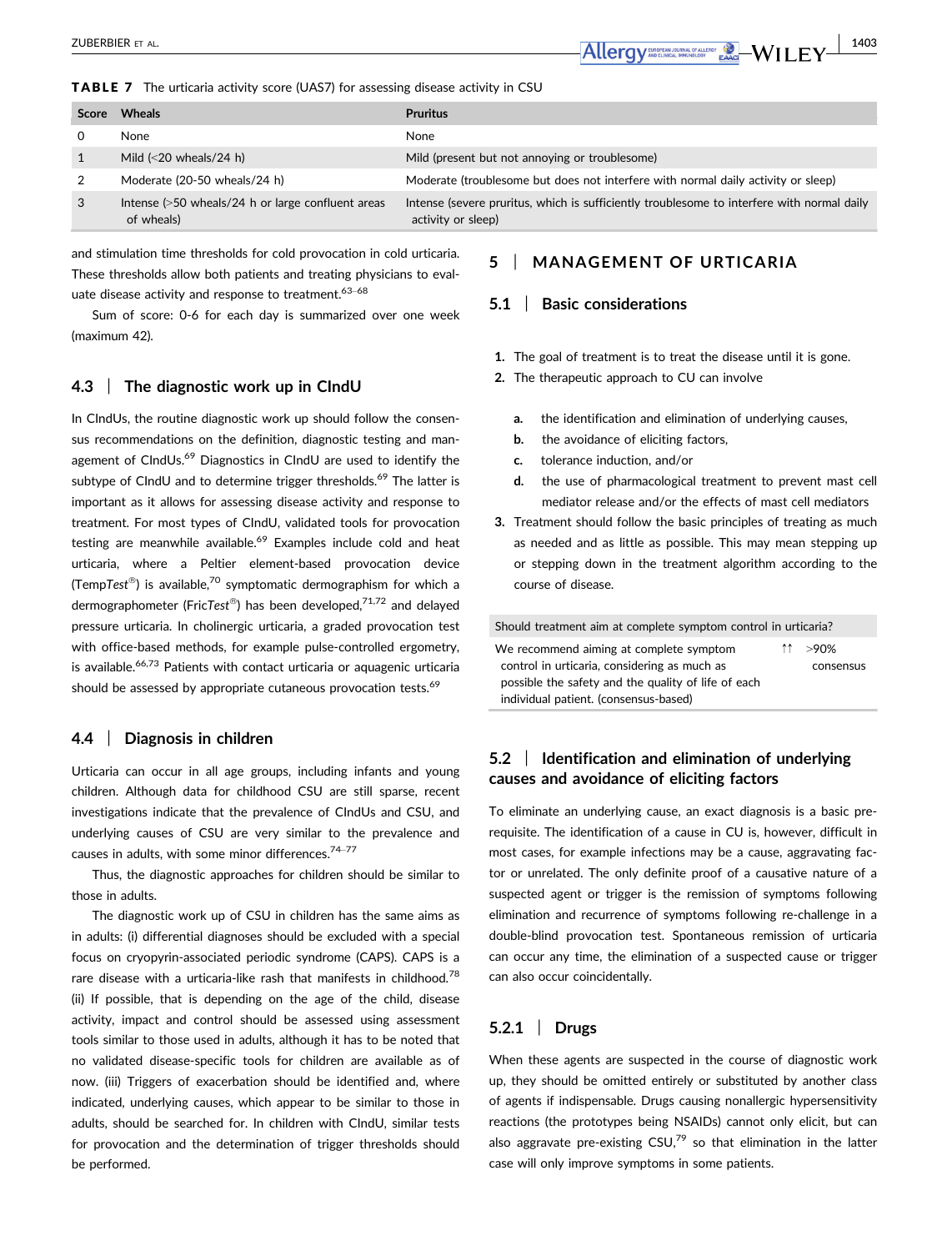**1404 | WILEY-Allergy DRIVER DESCRIPTION** 

Should patients with chronic spontaneous urticaria be advised to discontinue medication that is suspected to worsen the disease?

We recommend advising patients with chronic spontaneous urticaria to discontinue medication that is suspected to worsen the disease, for example NSAIDs. (consensus-based)  $>90%$ consensus

#### **5.2.2** | **Physical stimuli**

Avoidance of physical stimuli for the treatment of CIndUs is desirable, but mostly very difficult to achieve. Detailed information about the physical properties of the respective stimulus should make the patient sufficiently knowledgeable to recognize and control exposure in normal daily life. Thus, for instance, it is important in delayed pressure urticaria and in symptomatic dermographism to point out that pressure is defined as force per area and that simple measures, such as broadening of the handle of heavy bags for pressure urticaria or reducing friction in case of symptomatic dermographism, may be helpful in the prevention of symptoms. Similar considerations hold for cold urticaria where the impact of the wind chill factor in cold winds needs to be remembered. For solar urticaria, the exact identification of the range of eliciting wavelengths may be important for the appropriate selection of sunscreens or for the selection of light bulbs with an UV-A filter. However, in many patients, the threshold for the relevant physical trigger is low and total avoidance of symptoms is virtually impossible. For example, severe symptomatic dermographism is sometimes confused with CSU because seemingly spontaneous hives are observed where even loose-fitting clothing rubs on the patient's skin or unintentional scratching by patients readily causes the development of wheals in that area.

## **5.2.3** | **Eradication of infectious agents and treatment of inflammatory processes**

In contrast to CIndU, CSU is often reported to be associated with a variety of inflammatory or infectious diseases. This is regarded as significant in some instances, but some studies show conflicting results and have methodological weaknesses. These infections, which should be treated appropriately, include those of the gastrointestinal tract like *H. pylori* infection or bacterial infections of the nasopharynx<sup>80</sup> (even if association with urticaria is not clear in the individual patient and a meta-analysis shows overall low evidence for eradication therapy,80 *H. pylori* should be eliminated as an association with gastric cancer is suggested $81$ ). Bowel parasites, a rare possible cause of CSU in developed industrial countries, should be eliminated if indicated. $80,82$  In the past, intestinal candidiasis was regarded as a highly important underlying cause of  $CSU$ ,<sup>80</sup> but more recent findings fail to support a significant causative role.<sup>83</sup> Apart from infectious diseases, chronic inflammatory processes due to diverse other diseases have been identified as potentially triggering CSU. This holds particularly for gastritis, reflux oesophagitis or inflammation of the bile duct or gall bladder. $84,85$  However, similar to infections, it is not easily possible to discern whether any of these are relevant causes of CSU but should be treated as many of them may be also associated with development of malignancies.

#### **5.2.4** | **Reduction of physical and emotional stress**

Although the mechanisms of stress-induced exacerbation are not well investigated, some evidence indicates that disease activity and severity are correlated with stress levels.<sup>86</sup> This holds true for emotional stress as well as physical stress which in some entities can be relevant for the development of symptoms such as in cholinergic urticaria.<sup>87</sup>

#### **5.2.5** | **Reduction in functional auto-antibodies**

Direct reduction in functional auto-antibodies by plasmapheresis has been shown to be of temporary benefit in some, severely affected patients.<sup>88</sup> Due to limited experience and high costs, this therapy is suggested for auto-antibody-positive CSU patients who are unresponsive to all other forms of treatment.

#### **5.2.6** | **Dietary management**

IgE-mediated food allergy is extremely rarely the underlying cause of CSU.84,89 If identified, the specific food allergens need to be omitted as far as possible which leads to a remission within less than 24 hours. In some CSU patients, pseudo-allergic reactions (non-IgEmediated hypersensitivity reactions) to naturally occurring food ingredients and in some cases to food additives have been observed.84,89–<sup>93</sup> A pseudoallergen-free diet, containing only low levels of natural as well as artificial food pseudoallergens, has been tested in different countries  $94$  and also a low histamine diet may improve symptoms in those patients. $95$  Those diets are controversial and as yet unproven in well-designed double-blind placebo-controlled studies. However, when used, they must usually be maintained for a minimum of 2-3 weeks before beneficial effects are observed. However, it should be pointed out that this kind of treatment requires cooperative patients and success rates may vary considerably due to regional differences in food and dietary habits. More research is necessary on the effect of natural and artificial ingredients of food in causing urticaria.

#### **5.3** | **Inducing tolerance**

Inducing tolerance can be useful in some subtypes of urticaria. Examples are cold urticaria, cholinergic urticaria and solar urticaria, where even a rush therapy with UV-A has been proven to be effective within 3 days.<sup>96</sup> However, tolerance induction is only lasting for a few days, and thus, a consistent daily exposure to the stimulus just at threshold level is required. Tolerance induction and maintenance are often not accepted by patients, for example in the case of cold urticaria where daily cold baths/showers are needed to achieve this.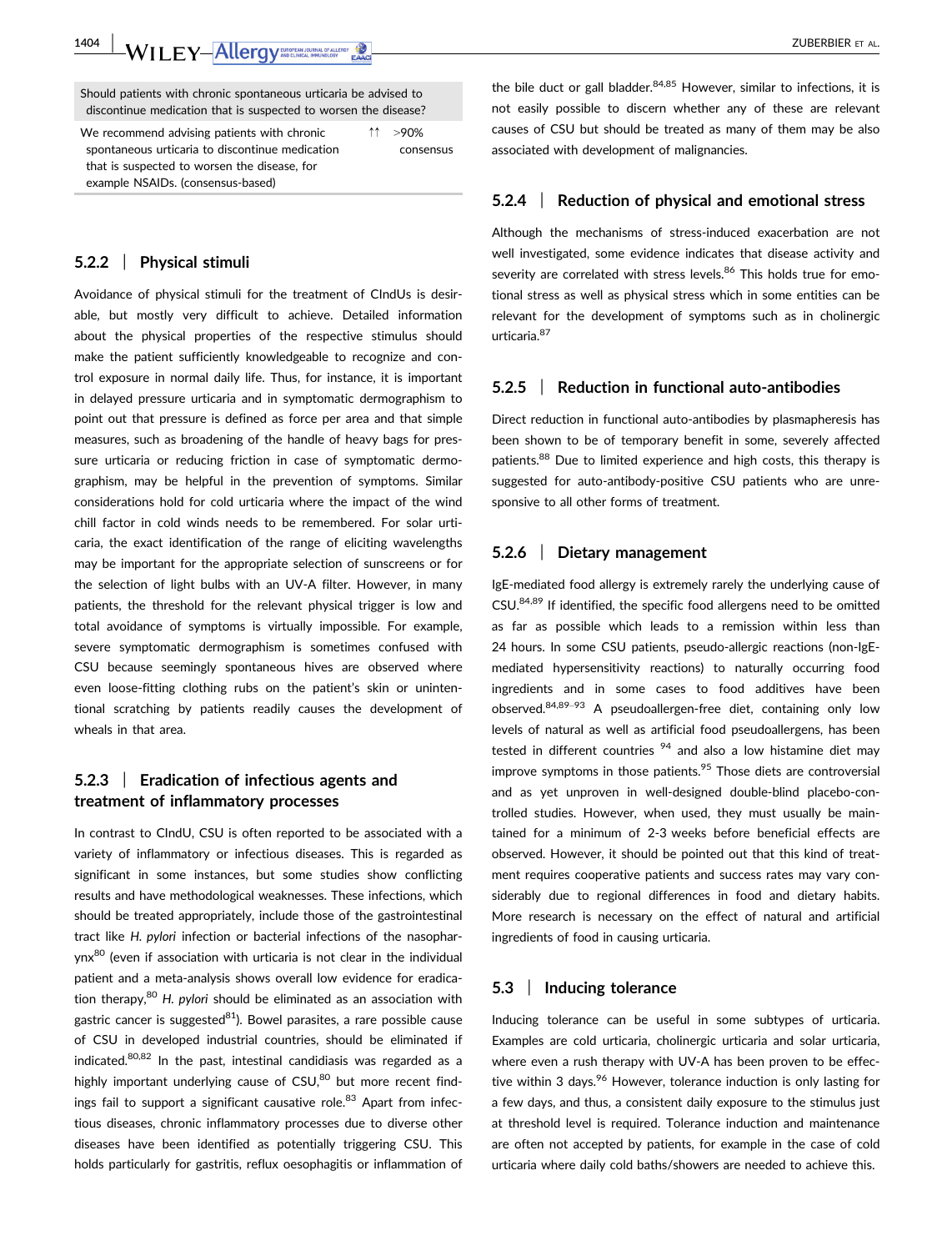## **5.4** | **Symptomatic pharmacological treatment**

A basic principle of the pharmacological treatment is to aim at complete symptom relief. Another general principle in pharmacotherapy is to use as much as needed and as little as possible. The extent and selection of medication may therefore vary in the course of the disease.

The main option in therapies aimed at symptomatic relief is to reduce the effect of mast cell mediators such as histamine, PAF and others on the target organs. Many symptoms of urticaria are mediated primarily by the actions of histamine on  $H_1$ -receptors located on endothelial cells (the wheal) and on sensory nerves (neurogenic flare and pruritus). Thus, continuous treatment with  $H_1$ -antihistamines is of eminent importance in the treatment of urticaria (safety data are available for use of several years continuously). Continuous use of  $H_1$ -antihistamines in CU is supported not only by the results of clinical trials<sup>97,98</sup> but also by the mechanism of action of these medications, that is that they are inverse agonists with preferential affinity for the inactive state of the histamine  $H_1$ -receptor and stabilize it in this conformation, shifting the equilibrium towards the inactive state.

However, other mast cell mediators (PAF, leukotrienes, cytokines) can also be involved and a pronounced cellular infiltrate including basophils, lymphocytes and eosinophils may be observed.<sup>99</sup> These may respond completely to a brief burst of corticosteroid and may be relatively refractory to antihistamines.

These general considerations on pharmacotherapy refer to all forms of acute and chronic urticaria. The difference between spontaneous urticaria and CIndU is, however, that in some forms of physical urticaria, for example cold urticaria instead of continuous treatment, on-demand treatment may be useful. In particular, if the patient knows of a planned trigger such as expected cold exposure, when going for a swim in summer, the intake of an antihistamine 2 hours prior to the activity may be sufficient.

Antihistamines have been available for the treatment of urticaria since the 1950s. The older first-generation antihistamines have pronounced anticholinergic effects and sedative actions on the central nervous system (CNS) and many interactions with alcohol and drugs affecting the CNS, such as analgesics, hypnotics, sedatives and mood elevating drugs, have been described. They can also interfere with rapid eye movement (REM) sleep and impact on learning and performance. Impairment is particularly prominent during multi-tasking and performance of complex sensorimotor tasks such as driving. In a  $GA<sup>2</sup>LEN position paper, <sup>100</sup> it is strongly recommended not to use$ first-generation antihistamines any longer in allergy both for adults and especially in children. This view is shared by the WHO guideline ARIA.<sup>101</sup> Based on strong evidence regarding potential serious side effects of old sedating antihistamines (lethal overdoses have been reported), we recommend against the use of these sedating antihistamines for the routine management of CU as first-line agents, except for the rare places worldwide in which modern  $2^{nd}$ -generation antihistamines are not available. The side effects of first-generation  $H_1$ -antihistamines are most pronounced for promethazine, diphenhydramine, ketotifen and chlorphenamine and are well understood. They penetrate the blood-brain barrier, bind to  $H_1$ -receptors in the CNS and interfere with the neurotransmitter effects of histamine. Positron-emission tomography (PET) studies document their penetration into the human brain and provide a new standard whereby CNS  $H_1$ -receptor occupancy can be related directly to effects on CNS function.102

The development of modern  $2<sup>nd</sup>$ -generation antihistamines led to drugs which are minimally or nonsedating and free of anticholinergic effects. However, 2 of the earlier modern 2nd-generation drugs, astemizole and terfenadine, which were essentially pro-drugs requiring hepatic metabolism to become fully active, had cardiotoxic effects if this metabolism was blocked by concomitant administration of inhibitors of the cytochrome P450 (CYP) 3A4 isoenzyme, such as ketoconazole or erythromycin. These 2 drugs are no longer available in most countries, and we recommend that they are not used.

Further progress with regard to drug safety has been achieved in the last few decades with a considerable number of newer modern  $2<sup>nd</sup>$ -generation antihistamines.<sup>102</sup> Not all antihistamines have been tested specifically in urticaria, but many nonsedating antihistamines studies are available, for example cetirizine, desloratadine, fexofenadine, levocetirizine, loratadine, ebastine, rupatadine and bilastine. Modern 2<sup>nd</sup>-generation antihistamines should be considered as the first-line symptomatic treatment for urticaria because of their good safety profile. However, up to date, well-designed clinical trials comparing the efficacy and safety of modern  $2<sup>nd</sup>$ -generation H<sub>1</sub>-antihistamines in urticaria are largely lacking.

| Are $2^{nd}$ -generation H <sub>1</sub> -antihistamines to be preferred over $1^{st}$ -<br>generation $H_1$ -antihistamines for the treatment of chronic urticaria?                                  |            |                   |
|------------------------------------------------------------------------------------------------------------------------------------------------------------------------------------------------------|------------|-------------------|
| We suggest 2 <sup>nd</sup> -generation H1-antihistamines over<br>1st-generation H1-antihistamines for the treatment<br>of patients with chronic urticaria. (evidence-based<br>and consensus-based)   | $\uparrow$ | >90%<br>consensus |
| Should modern $2^{nd}$ -generation $H_1$ -antihistamines be used as first-line<br>treatment of urticaria?                                                                                            |            |                   |
| We recommend $2^{nd}$ -generation H <sub>1</sub> -antihistamines<br>as first-line treatment of chronic urticaria.<br>(evidence-based and consensus-based)                                            | ተተ ነ       | >90%<br>consensus |
| Should modern $2^{nd}$ -generation H <sub>1</sub> -antihistamines be taken regularly or<br>as needed by patients with chronic urticaria?                                                             |            |                   |
| We suggest $2^{nd}$ -generation H <sub>1</sub> -antihistamines to be $\uparrow$<br>taken regularly for the treatment of patients with<br>chronic urticaria. (evidence-based and consensus-<br>based) |            | >90%<br>consensus |
| Should different $2^{nd}$ -generation $H_1$ -antihistamines be used at the same<br>time?                                                                                                             |            |                   |
| We recommend against using different $H_1$ -<br>antihistamines at the same time. (consensus-based)                                                                                                   | ↓↓         | >90%<br>consensus |
|                                                                                                                                                                                                      |            |                   |

There are studies showing the benefit of a higher dosage of  $2<sup>nd</sup>$ generation antihistamines in individual patients $103-105$  corroborating earlier studies which came to the same conclusion employing firstgeneration antihistamines. $106,107$  This has been verified in studies using up- to fourfold higher than recommended doses of bilastine,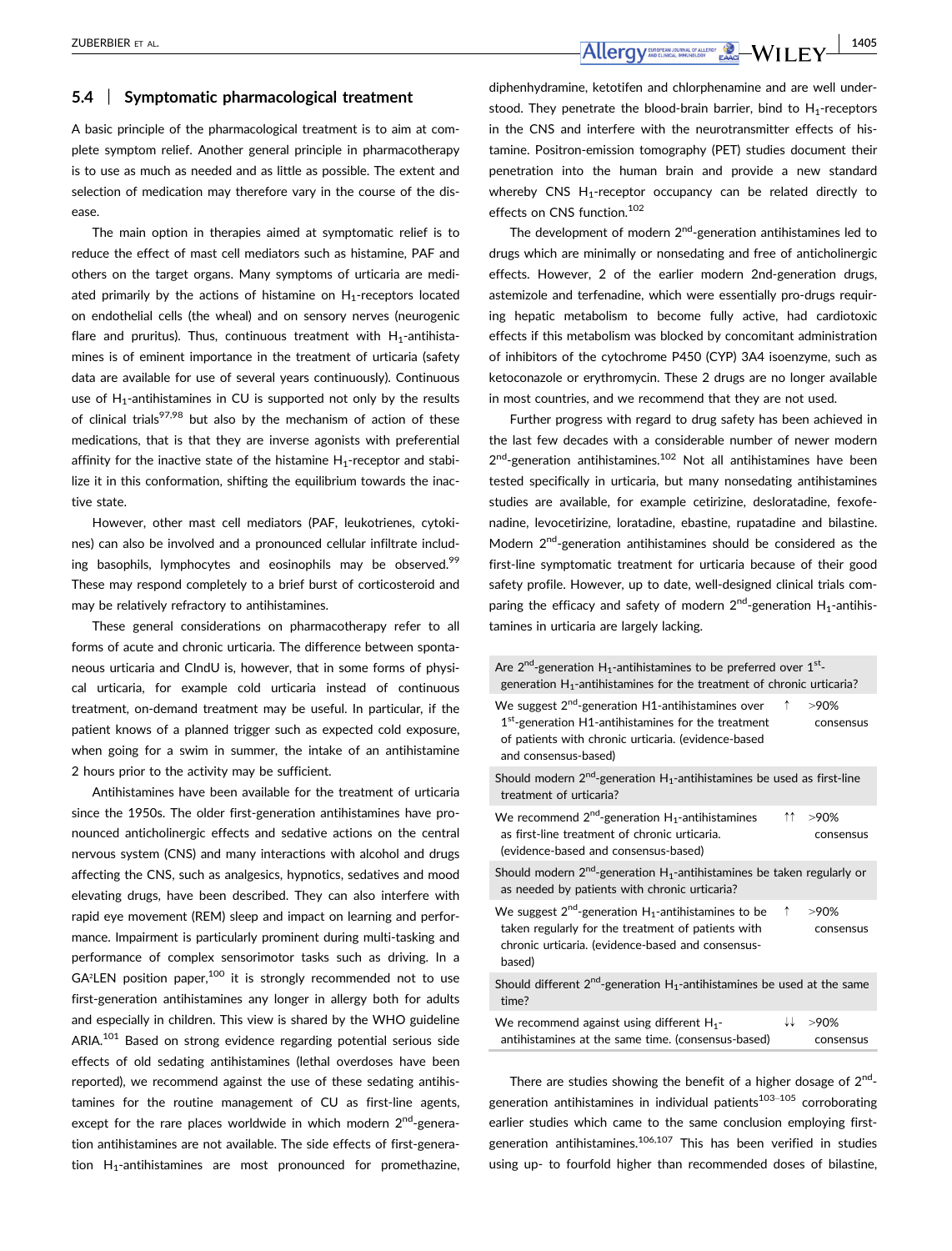

FIGURE 2 Recommended treatment algorithm for urticaria\*

cetirizine, desloratadine, ebastine, fexofenadine, levocetirizine and rupatadine.103,104,108–<sup>111</sup>

In summary, these studies suggest that the majority of patients with urticaria not responding to standard doses will benefit from updosing of antihistamines. Modern  $2^{nd}$ -generation antihistamines at licensed doses are first-line treatment in urticaria and up-dosing is second-line treatment (Figure 2).

| Is an increase in the dose to fourfold of modern $2^{nd}$ -generation $H_1$ -<br>antihistamines useful and to be preferred over other treatments in<br>urticaria (second-line treatment)?                                                               |                      |
|---------------------------------------------------------------------------------------------------------------------------------------------------------------------------------------------------------------------------------------------------------|----------------------|
| We suggest up-dosing $2^{nd}$ -generation H <sub>1</sub> -<br>antihistamines up to fourfold in patients with<br>chronic urticaria unresponsive to 2 <sup>nd</sup> -generation<br>$H_1$ -antihistamines onefold. (evidence-based and<br>consensus-based) | $>90\%$<br>consensus |
|                                                                                                                                                                                                                                                         | (Continues)          |

If there is no improvement, should higher than fourfold doses of  $2<sup>nd</sup>$ -generation H<sub>1</sub>-antihistamines be used?

We recommend against using higher than fourfold standard dosed  $H_1$ -antihistamines in chronic urticaria. (consensus-based) ↓↓ > 90% consensus

# **5.5** | **Further therapeutic possibilities for antihistamines-refractory patients**

Omalizumab (anti-IgE) has been shown to be very effective and safe in the treatment of  $CSU<sub>112–117</sub>$  Omalizumab has also been reported to be effective in CIndU<sup>118,119</sup> including cholinergic urticaria,<sup>120</sup> cold urticaria,<sup>68,121</sup> solar urticaria,<sup>122</sup> heat urticaria,<sup>123</sup> symptomatic dermographism,  $67,124$  as well as delayed pressure urticaria.<sup>125</sup> In CSU, omalizumab prevents angioedema development,<sup>126</sup> markedly

Chronic urticaria treatment algorithm. This algorithm was voted on after finishing all separate GRADE questions taking into consideration the existing consensus. It was decided that omalizumab should be tried before ciclosporin A since the latter is not licensed for urticaria and has an inferior profile of adverse effects. In addition: A short course of glucocorticosteroids may be considered in case of severe exacerbation. Other treatment options are available, see Table 9. >90% consensus.

First line = High-quality evidence: Low cost and worldwide availability (eg, modern  $2<sup>nd</sup>$ -generation antihistamines exist also in developing countries mostly cheaper than old sedating antihistamines), per daily dose as the half life time is much longer, very good safety profile, good efficacy

Second line = high-quality evidence: Low cost, good safety profile, good efficacy

Third line as add-on to antihistamine

Omalizumab = High-quality evidence: High cost, very good safety profile, very good efficacy

Fourth line as add-on

Ciclosporin A = High-quality evidence: Medium to high cost, moderate safety profile, good efficacy

Short course of corticosteroids = Low-quality evidence: Low cost, worldwide availability, good safety profile (for short course only), good efficacy during intake, but not suitable for long-term therapy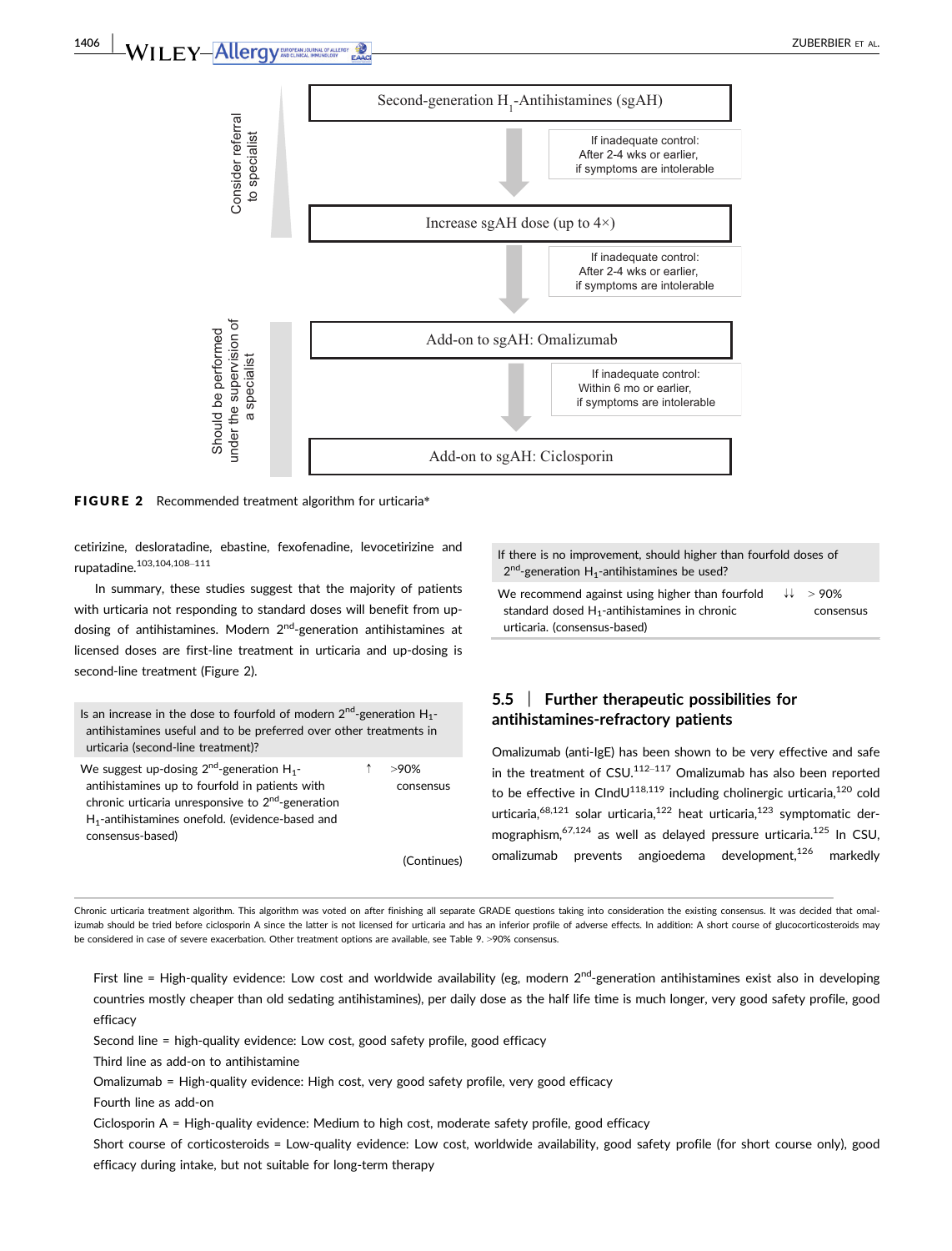improves quality of life,  $9,127$  is suitable for long-term treatment<sup>128</sup> and effectively treats relapse after discontinuation.<sup>128,129</sup> Omalizumab, in CU, is effective at doses from 150 to 300 mg per month. Dosing is independent of total serum IgE.<sup>112</sup> The recommended dose in CSU is 300 mg every 4 weeks. The licensed doses and treatment duration vary between different countries.

| Is omalizumab useful as add-on treatment in patients unresponsive to<br>high doses of $H_1$ -antihistamines (third-line treatment of urticaria)?                                                                              |                      |
|-------------------------------------------------------------------------------------------------------------------------------------------------------------------------------------------------------------------------------|----------------------|
| We recommend adding on omalizumab* for the<br>treatment of patients with CU unresponsive to<br>$2nd$ -generation H <sub>1</sub> -antihistamines. (evidence-based<br>and consensus-based)<br>*currently licensed for urticaria | ↑↑ >90%<br>consensus |

Ciclosporin A also has a moderate, direct effect on mast cell mediator release.<sup>130,131</sup> Efficacy of ciclosporin A in combination with a modern  $2^{nd}$ -generation H<sub>1</sub>-antihistamine has been shown in placebo-controlled trials  $132-134$  as well as open controlled trials  $135$  in CSU, but this drug cannot be recommended as standard treatment due to a higher incidence of adverse effects.<sup>133</sup> Ciclosporin A is offlabel for urticaria and is recommended only for patients with severe disease refractory to any dose of antihistamine and omalizumab in combination. However, ciclosporin A has a far better risk/benefit ratio compared with long-term use of steroids.

Is ciclosporin A useful as add-on treatment in patients unresponsive to high doses of  $H_1$ -antihistamines (third-line treatment of urticaria)?

We suggest adding on ciclosporin A for the treatment of patients with CU unresponsive to  $2^{nd}$ generation  $H_1$ -antihistamines. (evidence-based and consensus-based)  $>90%$ consensus

Comment by the authors: as shown in the consensus-based treatment algorithm (Figure 2), which was voted on later, it was decided that omalizumab should be tried before ciclosporin A as the latter is not licensed for urticaria and has an inferior profile of adverse effects.

Some previous RCTs have assessed the use of leukotriene receptor antagonists. Studies are difficult to compare due to different populations studied, for example inclusion of only aspirin and food additive intolerant patients or exclusion of ASST-positive patients. In general, the level of evidence for the efficacy of leukotriene receptor antagonists in urticaria is low but best for montelukast.

Are leukotriene antagonists useful as add-on treatment in patients unresponsive to high doses of  $H_1$ -antihistamines?

We cannot make a recommendation with respect to 0 montelukast as add-on treatment to  $H_{1}$ antihistamines in patients with chronic urticaria unresponsive to  $H_1$ -antihistamines. (evidencebased and consensus-based)  $>90%$ consensus

At present, topical corticosteroids are frequently and successfully used in many allergic diseases, but in urticaria topical steroids are not helpful (with the possible exception of pressure urticaria on soles as alternative therapy with low evidence). If systemic corticosteroids are used, doses between 20 and 50 mg/day for prednisone are required with obligatory side effects on long-term use. There is a strong recommendation against the long-term use of corticosteroids outside specialist clinics. Depending on the country, it must be noted that steroids are also not licensed for CU (eg, in Germany prednisolone is only licensed for acute urticaria). For acute urticaria and acute exacerbations of CSU, a short course of oral corticosteroids, that is treatment of a maximum of up to 10 days, may, however, be helpful to reduce disease duration/activity.<sup>136,137</sup> Nevertheless, welldesigned RCTs are lacking.

Should oral corticosteroids be used as add-on treatment in the treatment of urticaria?

| We recommend against the long-term use of<br>systemic glucocorticosteroids in CU. (consensus-<br>based)                                      | $>90\%$<br>consensus |
|----------------------------------------------------------------------------------------------------------------------------------------------|----------------------|
| We suggest considering a short course of systemic<br>glucocorticosteroids in patients with an acute<br>exacerbation of CU. (consensus-based) | $>90\%$<br>consensus |

While antihistamines at up to quadruple the manufacturers' recommended dosages will control symptoms in a large part of patients with urticaria in general practice, alternative treatments are needed for the remaining unresponsive patients. Before changing to an alternative therapy, it is recommended to wait for 1-4 weeks to allow full effectiveness.

As the severity of urticaria may fluctuate, and spontaneous remission may occur at any time, it is also recommended to re-evaluate the necessity for continued or alternative drug treatment every 3-6 months.

Except for omalizumab and ciclosporin A, which both have restrictions due to their high cost, many of the alternative methods of treatment, such as combinations of modern  $2^{nd}$ -generation  $H_1$ antihistamines with leukotriene receptor antagonists, are based on clinical trials with low levels of evidence (Table 9). Based on the level of evidence, the recommended third-line and fourth-line treatment options are thus limited (see algorithm figure 2).

H<sub>2</sub>-antagonists and dapsone, recommended in the previous versions of the guideline, are now perceived to have little evidence to maintain them as recommendable in the algorithm but they may still have relevance as they are very affordable in some more restricted healthcare systems. Sulphasalazine, methotrexate, interferon, plasmapheresis, phototherapy, intravenous immunoglobulins (IVIG/IGIV) and other treatment options have low-quality evidence, or just case series have been published<sup>2</sup> (Table 9). Despite the lack of published evidence, all these drugs may be of value to individual patients in the appropriate clinical context.<sup>138</sup>

Are  $H_2$ -antihistamines useful as add-on treatment in patients unresponsive to low or high doses of  $H_1$ -antihistamines?

We cannot make a recommendation for or against the combined use of  $H_1$ -and  $H_2$ -antagonists in patients with chronic urticaria. (evidence-based and consensus-based)  $0 \rightarrow 75%$ 

consensus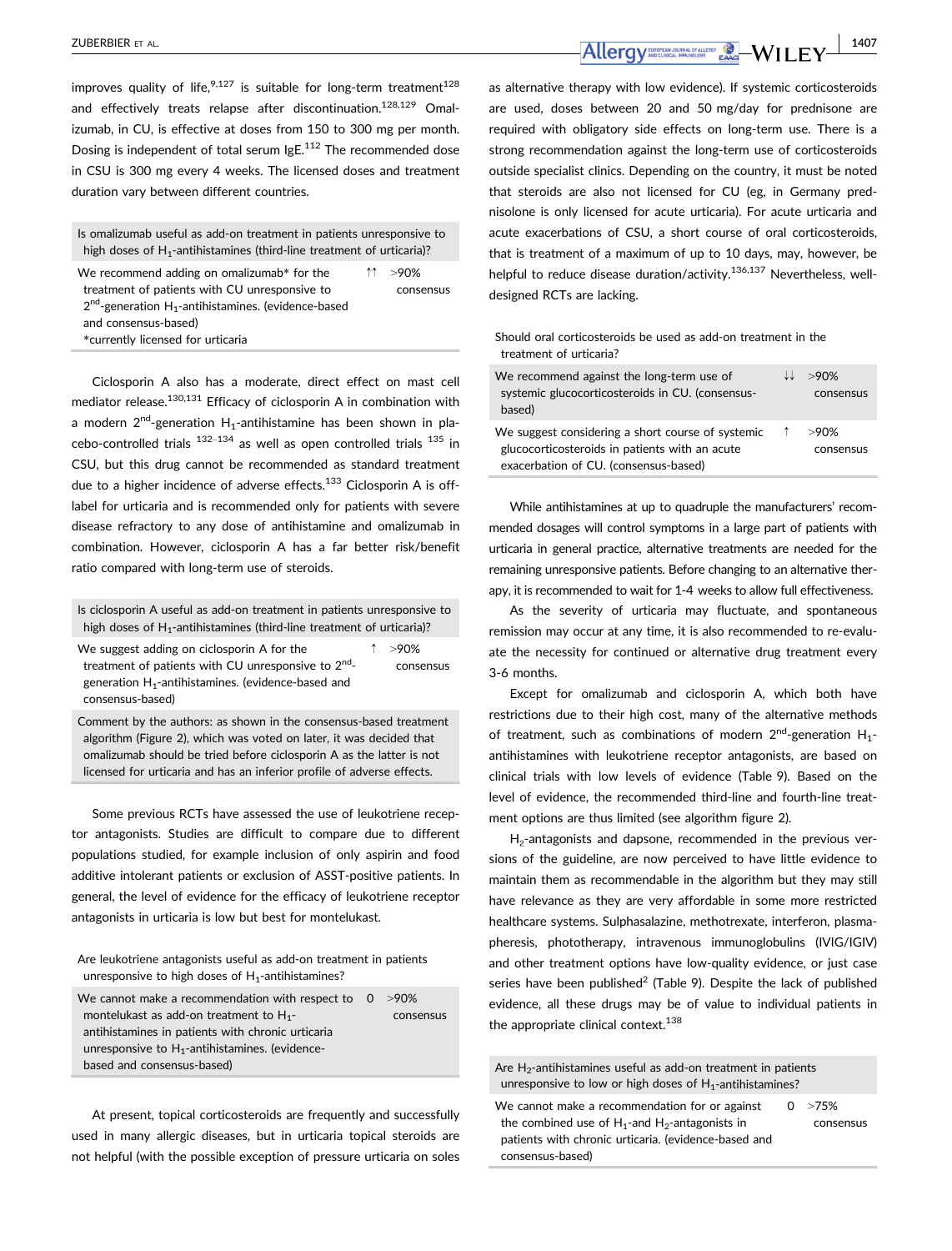**1408 | WILEY-Allergy DRIVER DESCRIPTION** 

Antagonists of tumour necrosis factor alpha (TNF-alpha)<sup>139</sup> and  $IVIG/IGIV<sup>140–143</sup>$  which have been successfully used in case reports. are recommended currently only to be used in specialized centres as last option (ie, anti-TNF-alpha for delayed pressure urticaria and IVIG/IGIV for CSU).144,145

For the treatment of CSU and symptomatic dermographism, UV-B (narrow-band UV-B, TL01), UV-A and PUVA treatment for 1- 3 months can be added to antihistamine treatment. $146-148$ 

Some treatment alternatives formerly proposed have been shown to be ineffective in double-blind, placebo-controlled studies and should no longer be used as the grade of recommendation is low. These include tranexamic acid and sodium cromoglycate in CSU,149,150 nifedipine in symptomatic dermographism/urticaria factitia <sup>151</sup> and colchicine and indomethacin in delayed pressure urticaria.152,153 However, more research may be needed for patient subgroups, for example recently Ref. $154$  a pilot study of patients with elevated D-dimer levels showed heparin and tranexamic acid therapy may be effective.

Could any other treatment options be recommended as third-line treatment in urticaria? We cannot make a recommendation with respect to further treatment options. (evidence-based and consensus-based)  $0 > 90%$ consensus

### **5.6** | **Treatment of special populations**

#### **5.6.1** | **Children**

Many clinicians use first-generation, sedating  $H_1$ -antihistamines as their first choice in the treatment of children with allergies assuming that the safety profile of these drugs is better known than that of the modern  $2^{nd}$ -generation H<sub>1</sub>-antihistamines due to a longer experience with them. Also, the use of modern  $2<sup>nd</sup>$ -generation H<sub>1</sub>-antihistamines is not licensed for use in children less than 6 months of age in many countries while the recommendation for the first-generation  $H_1$ -antihistamines is sometimes less clear as these drugs were licensed at a time when the code of good clinical practice for the pharmaceutical industry was less stringent. As a consequence, many doctors choose first-generation antihistamines which, as pointed out above, have a lower safety profile compared with modern  $2<sup>nd</sup>$ -generation  $H_1$ -antihistamines. A strong recommendation was made by the panel to discourage the use of first-generation antihistamines in infants and children. Thus, in children, the same first-line treatment and up-dosing (weight and age adjusted) is recommended as in adults. Only medications with proven efficacy and safety in the paediatric population should be used. Cetirizine, $155$  desloratadine, $156,157$ fexofenadine,<sup>158</sup> levocetirizine,<sup>159</sup> rupatadine,<sup>160</sup> bilastine<sup>161</sup> and loratadine<sup>155</sup> have been well studied in children, and their long-term safety has been well established in the paediatric population. In addition, the choice of the modern  $2<sup>nd</sup>$ -generation H<sub>1</sub>-antihistamines in children depends on the age and availability as not all are available

#### TABLE 8 Areas of further research in urticaria

- Global epidemiology, in adults and children
- The socio-economic consequences
- Identification of mast cell/basophil activating factors
- Identification of new histological markers
- Identification of serum biomarkers of urticarial activity/mast cell activation
- Determination of minimal important differences for instruments that assess disease activity or impact relevant response (eg, UAS, CU-Q2oL)
- Clarification of the role of coagulation/coagulation factors in CSU
- Development of commercially available in vitro tests for detecting serum auto-antibodies for anti-IgE or anti-FcɛRI
- Evaluation of IgE-auto-antibodies
- Clarification of associated psychiatric/psychosomatic diseases and their impact
- Pathomechanisms in antihistamine-resistant urticaria/angioedema
- Double-blind control trials comparing different modern 2nd-generation H1-antihistamines in higher doses in CSU and different subtypes of urticaria
- Regular vs on-demand use of H1-antihistamines on the duration of urticaria/severity of urticaria
- Safety profile of available treatments, long-term phamacosurveillance
- Multicentre studies on the possible effect of anticoagulants (oral and heparin derivatives) on CSU
- Controlled multicentre trials on the possible effect of add-on of H2 antihistamines, montelukast, sulphones (dapsone/sulphasalazine), methotrexate, azathioprine

as syrup or fast dissolving tablet suitable for children. The lowest licensed age also differs from country to country. All further steps should be based on individual considerations and be taken carefully as up-dosing of antihistamines and further treatment options are not well studied in children.

| Should the same treatment algorithm be used in children?                                          |                               |
|---------------------------------------------------------------------------------------------------|-------------------------------|
| We suggest using the same treatment algorithm<br>with caution in children with chronic urticaria. | $\uparrow$ > 90%<br>consensus |
| (consensus-based)                                                                                 |                               |

# **5.6.2** | **Pregnant and lactating women**

The same considerations in principle apply to pregnant and lactating women. In general, use of any systemic treatment should generally be avoided in pregnant women, especially in the first trimester. On the other hand, pregnant women have the right to the best therapy possible. While the safety of treatment has not been systematically studied in pregnant women with urticaria, it should be pointed out that the possible negative effects of increased levels of histamine occurring in urticaria have also not been studied in pregnancy. Regarding treatment, no reports of birth defects in women having used modern 2<sup>nd</sup>-generation antihistamines during pregnancy have been reported to date. However, only small sample size studies are available for cetirizine<sup>162</sup> and one large meta-analysis for loratadine. $163$  Furthermore, as several modern  $2^{nd}$ -generation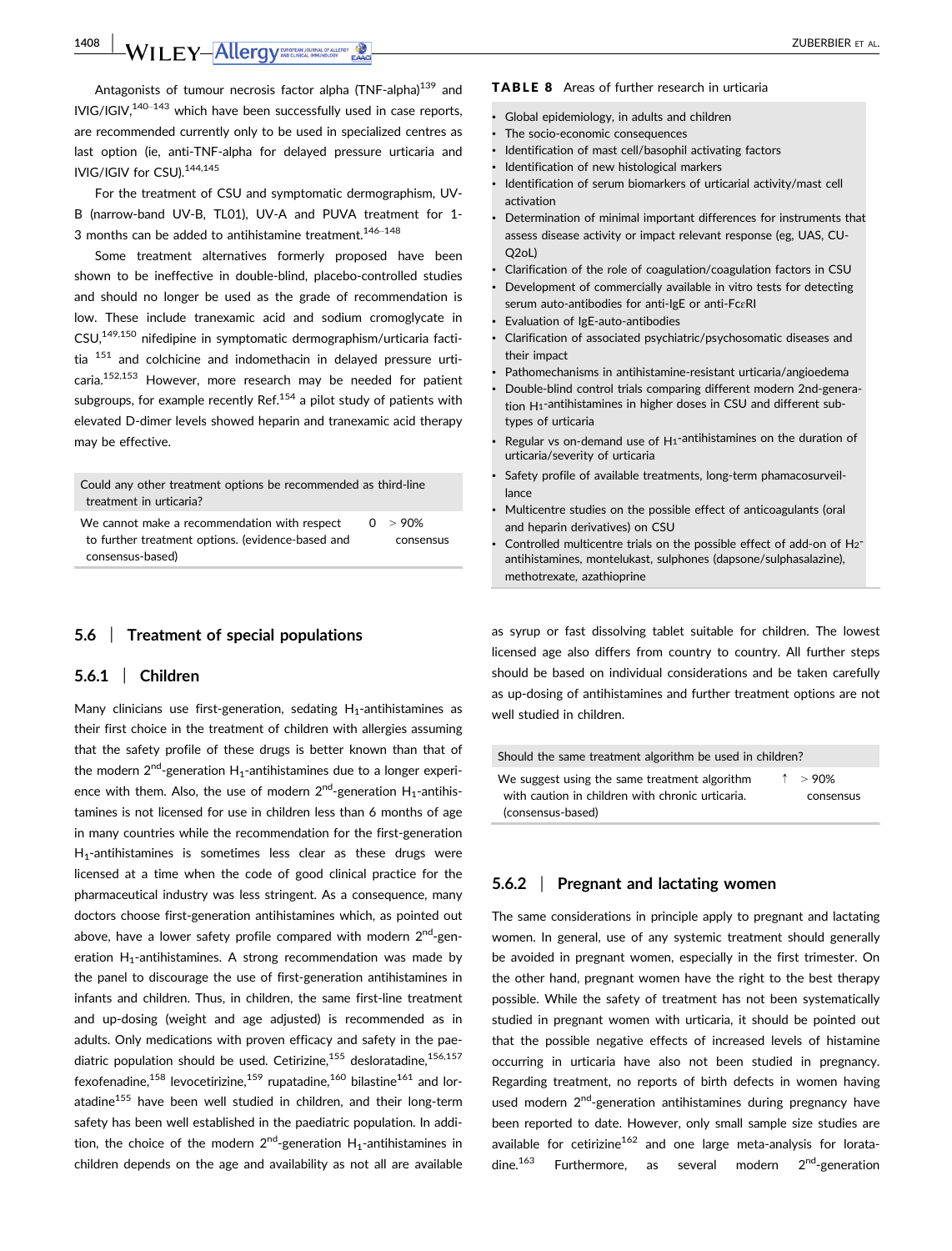TABLE 9 Alternative treatment options. Although evidence from publications is low, clinical experience indicates that they may be useful in certain contexts. Interventions are listed in alphabetical order by frequency of use rather than efficacy

| Intervention                          | Substance (class)                                                                                          | Indication                                                            |
|---------------------------------------|------------------------------------------------------------------------------------------------------------|-----------------------------------------------------------------------|
| Widely used                           |                                                                                                            |                                                                       |
| Antidepressant                        | Doxepin <sup>a</sup>                                                                                       | CSU                                                                   |
| <b>Diet</b>                           | Pseudoallergen-free diet <sup>b</sup>                                                                      | CSU                                                                   |
| $H_2$ -antihistamine                  | Ranitidine                                                                                                 | <b>CSU</b>                                                            |
| Immunosuppressive                     | Methotrexate<br>Mycophenolate mofetil                                                                      | $CSU \pm DPU^{c}$<br>Autoimmune CSU                                   |
| Leukotriene<br>receptor<br>antagonist | Montelukast                                                                                                | CSU, DPU                                                              |
| Sulphones                             | Dapsone, Sulphasalazine                                                                                    | $CSU \pm DPU$<br>$CSU + DPU$                                          |
| Infrequently used                     |                                                                                                            |                                                                       |
| Anabolic steroid                      | Danazol                                                                                                    | Cholinergic urticaria                                                 |
| Anticoagulant                         | Warfarin                                                                                                   | CSU                                                                   |
| Antifibrinolytic                      | Tranexamic acid                                                                                            | CSU with angioedema                                                   |
| Immunomodulator                       | <b>IVIG</b><br>Plasmapheresis                                                                              | Autoimmune CSU<br>Autoimmune CSU                                      |
| Miscellaneous                         | Autologous blood/serum<br>Hydroxychloroquine                                                               | CSU<br>CSU                                                            |
| Phototherapy                          | Narrow-band UV-B                                                                                           | Symptomatic<br>dermographism                                          |
| Psychotherapy                         | Holistic medicine                                                                                          | CSU                                                                   |
| Rarely used                           |                                                                                                            |                                                                       |
| Anticoagulant                         | Heparin                                                                                                    | CSU                                                                   |
| Immunosuppressive                     | Cyclophosphamide<br>Rituximab                                                                              | Autoimmune CSU<br>Autoimmune CSU                                      |
| Miscellaneous                         | Anakinra<br>Anti-TNF-alpha<br>Camostat mesilate<br>Colchicine<br>Miltefosine<br>Mirtazapine<br><b>PUVA</b> | <b>DPU</b><br>$CSU \pm DPU$<br>CSU<br>CSU<br><b>CSU</b><br>CSU<br>CSU |
| Very rarely used                      |                                                                                                            |                                                                       |
| Immunosuppressive                     | Tacrolimus                                                                                                 | CSU                                                                   |
| Miscellaneous                         | Vitamin D<br>Interferon alpha                                                                              | CSU<br><b>CSU</b>                                                     |

 $\mathrm{^{a}H}$ as also  $\mathrm{H}_{1}$  and  $\mathrm{H}_{2}$ -antihistaminergic properties.

<sup>b</sup>Does include low histamine diet as pseudoallergen-free diet is also low in histamine.

<sup>c</sup>Treatment can be considered especially if CSU and DPU are coexistent in a patient.

antihistamines are now prescription free and used widely in both allergic rhinitis and urticaria, it must be assumed that many women have used these drugs especially in the beginning of pregnancy, at least before the pregnancy was confirmed. Nevertheless, as the highest safety is mandatory in pregnancy, the suggestion for the use of modern 2nd-generation antihistamines is to prefer loratadine with the possible extrapolation to desloratadine and cetirizine with a

**zuberbier et al.** 1409

possible extrapolation to levocetirizine. All  $H_1$ -antihistamines are excreted in breast milk in low concentrations. Use of second-generation  $H_1$ -antihistamines is advised, as nursing infants occasionally develop sedation from the old first-generation  $H_1$ -antihistamines transmitted in breast milk.

The increased dosage of modern  $2<sup>nd</sup>$ -generation antihistamines can only be carefully suggested in pregnancy as safety studies have not been carried out, and with loratadine it must be remembered that this drug is metabolized in the liver which is not the case for its metabolite desloratadine. First-generation  $H_1$ -antihistamines should be avoided.<sup>100</sup> The use of omalizumab in pregnancy has been proven to be safe and to date there is no indication of teratogenicity.<sup>164–166</sup> All further steps should be based on individual considerations, with a preference for medications that have a satisfactory risk-to-benefit ratio in pregnant women and neonates with regard to teratogenicity and embryotoxicity. For example, ciclosporin, although not teratogenic, is embryo-toxic in animal models and is associated with preterm delivery and low birth weight in human infants. Whether the benefits of ciclosporin in CU are worth the risks in pregnant women will have to be determined on a case-by-case basis. However, all decisions should be re-evaluated according to the current recommendations published by regulatory authorities.

Should the same treatment algorithm be used in pregnant women and during lactation? We suggest using the same treatment algorithm with caution both in pregnant and lactating women after risk-benefit assessment. Drugs contraindicated in pregnancy should not be used. (consensus-based) ↑ >90% consensus

## **6** | **NEED FOR FURTHER RESEARCH**

The panel and participants identified several areas in which further research is needed. These points are summarized in Table 8.

#### **ACKNOWLEDGMENT**

The authors thank physicians and specialists who contributed to the development of this revision and update of the guidelines by active participation in the democratic process and discussion within the 5th International Consensus Meeting on Urticaria 2016. They also thank to all national societies for funding their delegates, and Tamara Dörr for her substantial assistance in the preparation of this manuscript. GA2 LEN-UCARE-Network [\(www.ga2len-ucare.com\)](http://www.ga2len-ucare.com).

Endorsing societies: AAAAI, American Academy of Allergy, Asthma & Immunology (endorsing with comments); AAD, American Academy of Dermatology; AAIITO, Italian Association of Hospital and Territorial Allergists and Immunologists; ACAAI, American College of Allergy, Asthma and Immunology; AEDV, Spanish Academy of Dermatology and Venereology; APAAACI, Asia Pacific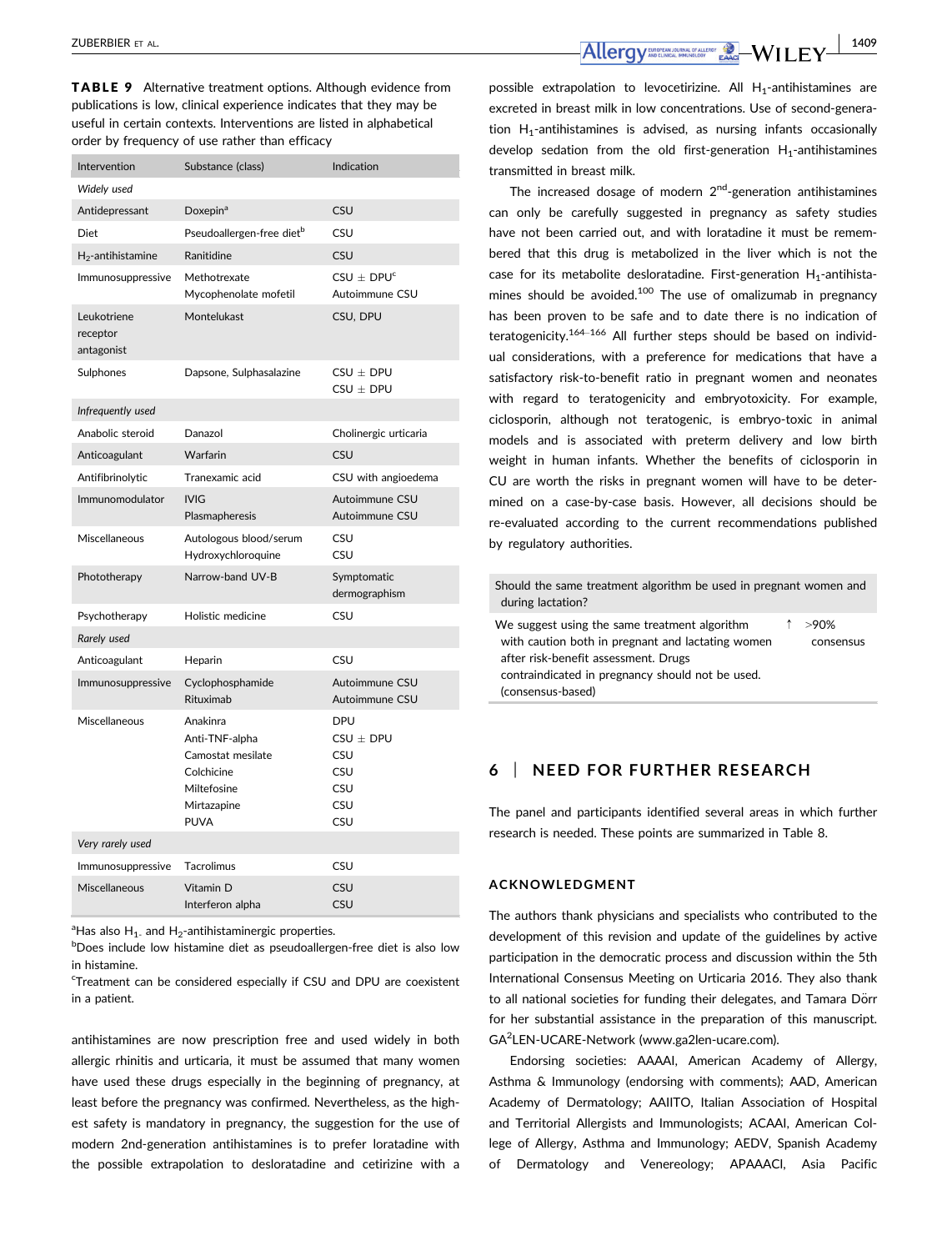**1410 | WILEY-Allergy AND ALLEY ALLER ALLER ALLER ALLER ALLER ALLER ALLER ALLER ALL** 

Association of Allergy, Asthma and Clinical Immunology; ASBAI, Brazilian Association of Allergy and Immunopathology; ASCIA, Australasian Society of Clinical Immunology and Allergy; BAD, British Association of Dermatologists; BSACI, British Society for Allergy and Clinical Immunology; CDA, Chinese Dermatologist Association; CMICA, Mexican College of Clinical Immunology and Allergy; CSACI, Canadian Society of Allergy and Clinical Immunology; DDG, German Society of Dermatology; DDS, Danish Dermatological Society; DGAKI, German Society of Allergology and Clinical Immunology; DSA, Danish Society for Allergology; DST, Dermatological Society of Thailand; EAACI, European Academy of Allergology and Clinical Immunology; EDF, European Dermatology Forum; EMBRN, European Mast Cell and Basophil Research Network; ESCD, European Society of Contact Dermatitis; GA²LEN, Global Allergy and Asthma European Network; IAACI, Israel Association of Allergy and Clinical Immunology; IADVL, Indian Association of Dermatologists, Venereologists and Leprologists; JDA, Japanese Dermatological Association; NVvA, Dutch Society of Allergology (the official delegate agreed with the guideline but at time of publication the official letter of endorsement was not received. If received later an update will be published on the GA²LEN website.); MSAI, Malaysian Society of Allergy and Immunology; ÖGDV, Austrian Society for Dermatology; PSA, Polish Society of Allergology; RAACI, Russian Association of Allergology and Clinical Immunology; SBD, Brazilian Society of Dermatology; SFD, French Society of Dermatology; SGAI, Swiss Society for Allergology and Immunology; SGDV, Swiss Society for Dermatology and Venereology; SIAAIC, Italian Society of Allergology, Asthma and Clinical Immunology; SIDeMaST, Italian Society of Medical, Surgical and Aesthetic Dermatology and Sexual Transmitted Diseases; SPDV, Portuguese Society of Dermatology and Venereology; TSD, Turkish Society of Dermatology; UNBB, Urticaria Network Berlin-Brandenburg; UNEV, Urticaria Network; WAO, World Allergy Organization.

#### **CONFLICT OF INTEREST**

This are only the COI of the first author. Please refer to the table in the Method's paper where the COI of all authors are listed in detail

#### **ORCID**

- *T. Zuberbier* http://orcid.org/0000-0002-1466-8875
- *R. Asero* http://orcid.org/0000-0002-8277-1700
- *J. A. Bernstein* http://orcid.org/0000-0002-3476-1196
- *Z. Brzoza* http://orcid.org/0000-0002-1230-7013
- *M. Hide* http://orcid.org/0000-0001-6183-6467
- *D. Larenas-Linnemann* http://orcid.org/0000-0002-5713-5331

#### **REFERENCES**

1. Zuberbier T, Asero R, Bindslev-Jensen C, et al. EAACI/GA(2)LEN/ EDF/WAO guideline: definition, classification and diagnosis of urticaria. *Allergy* 2009;64:1417-1426.

- 2. Zuberbier T, Asero R, Bindslev-Jensen C, et al. EAACI/GA(2)LEN/ EDF/WAO guideline: management of urticaria. *Allergy* 2009;64:1427-1443.
- 3. Zuberbier T, Aberer W, Asero R, et al. The EAACI/GA(2) LEN/EDF/ WAO Guideline for the definition, classification, diagnosis, and management of urticaria: the 2013 revision and update. *Allergy* 2014;69:868-887.
- 4. Zuberbier T, Aberer W, Asero R, et al. Methods report on the development of the 2013 revision and update of the EAACI/GA2 LEN/EDF/WAO guideline for the definition, classification, diagnosis, and management of urticaria. *Allergy* 2014;69:e1-29.
- 5. Dressler C, Rosumeck S, Werner RN, Magerl M, Metz M, Maurer M, Nast A, Zuberbier T. Executive summary: methods and evidence report for the evidence- and consensus-based (S3) Guideline for the definition, classification, diagnosis, and management of urticaria revision and update 2017. *Allergy*. 2018;73:1145-1146.
- 6. AGREE Next Steps Consortium. The AGREE II Instrument; 2009. [http://www.agreetrust.org/.](http://www.agreetrust.org/) Accessed January 12, 2015.
- 7. Higgins JPT, Green S, Cochrane C. Cochrane handbook for systematic reviews of interventions; 2011. [http://www.cochrane-handb](http://www.cochrane-handbook.org/) [ook.org/](http://www.cochrane-handbook.org/)
- 8. Guyatt GH, Oxman AD, Kunz R, et al. GRADE guidelines: 2. Framing the question and deciding on important outcomes. *J Clin Epidemiol* 2011;64:395-400.
- 9. Finlay AY, Kaplan AP, Beck LA, et al. Omalizumab substantially improves dermatology-related quality of life in patients with chronic spontaneous urticaria. *J Eur Acad Dermatol Venereol* 2017;31:1715- 1721.
- 10. Atkins D, Best D, Briss PA, et al. Grading quality of evidence and strength of recommendations. *BMJ* 2004;328:1490.
- 11. GRADEpro GDT: GRADEpro Guideline Development Tool. McMaster University (developed by Evidence Prime, Inc.); 2015.
- 12. Jones J, Hunter D. Consensus methods for medical and health services research. *BMJ* 1995;311:376-380.
- 13. Haas N, Schadendorf D, Henz BM. Differential endothelial adhesion molecule expression in early and late whealing reactions. *Int Arch Allergy Immunol* 1998;115:210-214.
- 14. Peteiro C, Toribio J. Incidence of leukocytoclastic vasculitis in chronic idiopathic urticaria. Study of 100 cases. *Am J Dermatopathol* 1989;11:528-533.
- 15. Ito Y, Satoh T, Takayama K, Miyagishi C, Walls AF, Yokozeki H. Basophil recruitment and activation in inflammatory skin diseases. *Allergy* 2011;66:1107-1113.
- 16. Kay AB, Clark P, Maurer M, Ying S. Elevations in T-helper-2-initiating cytokines (interleukin-33, interleukin-25 and thymic stromal lymphopoietin) in lesional skin from chronic spontaneous ('idiopathic') urticaria. *Br J Dermatol* 2015;172:1294-1302.
- 17. Kay AB, Ying S, Ardelean E, et al. Calcitonin gene-related peptide and vascular endothelial growth factor are expressed in lesional but not uninvolved skin in chronic spontaneous urticaria. *Clin Exp Allergy* 2014;44:1053-1060.
- 18. Zuberbier T, Schadendorf D, Haas N, Hartmann K, Henz BM. Enhanced P-selectin expression in chronic and dermographic urticaria. *Int Arch Allergy Immunol* 1997;114:86-89.
- 19. Kay AB, Ying S, Ardelean E, et al. Elevations in vascular markers and eosinophils in chronic spontaneous urticarial weals with lowlevel persistence in uninvolved skin. *Br J Dermatol* 2014;171: 505-511.
- 20. Greaves MW. Chronic urticaria. *N Engl J Med* 1995;332:1767-1772.
- 21. Kaplan AP. Clinical practice. Chronic urticaria and angioedema. *N Engl J Med* 2002;346:175-179.
- 22. Hermes B, Prochazka AK, Haas N, Jurgovsky K, Sticherling M, Henz BM. Upregulation of TNF-alpha and IL-3 expression in lesional and uninvolved skin in different types of urticaria. *J Allergy Clin Immunol* 1999;103:307-314.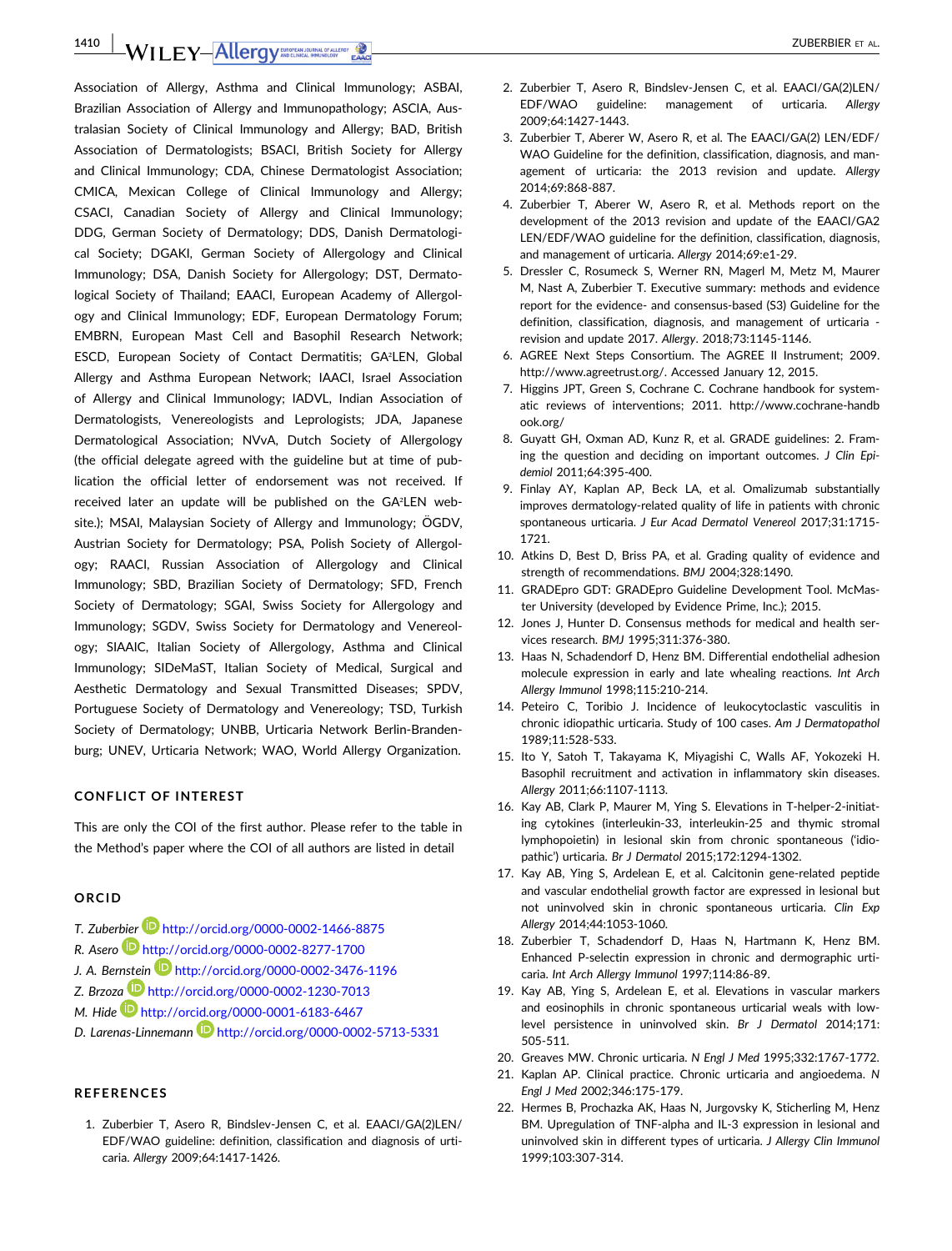- 23. Maurer M, Weller K, Bindslev-Jensen C, et al. Unmet clinical needs in chronic spontaneous urticaria. A GA(2)LEN task force report. *Allergy* 2011;66:317-330.
- 24. Baiardini I, Braido F, Bindslev-Jensen C, et al. Recommendations for assessing patient-reported outcomes and health-related quality of life in patients with urticaria: a GA(2) LEN taskforce position paper. *Allergy* 2011;66:840-844.
- 25. Maurer M, Staubach P, Raap U, et al. H1-antihistamine-refractory chronic spontaneous urticaria: it's worse than we thought – first results of the multicenter real-life AWARE study. *Clin Exp Allergy* 2017;47:684-692.
- 26. Maurer M, Staubach P, Raap U, Richter-Huhn G, Baier-Ebert M, Chapman-Rothe N. ATTENTUS, a German online survey of patients with chronic urticaria highlighting the burden of disease, unmet needs and real-life clinical practice. *Br J Dermatol* 2016;174:892- 894.
- 27. Maurer M, Abuzakouk M, Berard F, et al. The burden of chronic spontaneous urticaria is substantial: real-world evidence from ASSURE-CSU. *Allergy* 2017;72:2005-2016.
- 28. O'Donnell BF, Lawlor F, Simpson J, Morgan M, Greaves MW. The impact of chronic urticaria on the quality of life. *Br J Dermatol* 1997;136:197-201.
- 29. Baiardini I, Giardini A, Pasquali M, et al. Quality of life and patients' satisfaction in chronic urticaria and respiratory allergy. *Allergy* 2003;58:621-623.
- 30. Parisi CA, Ritchie C, Petriz N, Morelo Torres C. Direct medical costs of chronic urticaria in a private health organization of Buenos Aires, Argentina. *Value Health Reg Issues* 2016;11:57-59.
- 31. Broder MS, Raimundo K, Antonova E, Chang E. Resource use and costs in an insured population of patients with chronic idiopathic/ spontaneous urticaria. *Am J Clin Dermatol* 2015;16:313-321.
- 32. Graham J, McBride D, Stull D, et al. Cost utility of omalizumab compared with standard of care for the treatment of chronic spontaneous urticaria. *Pharmacoeconomics* 2016;34:815-827.
- 33. Zuberbier T, Maurer M. Urticaria: current opinions about etiology, diagnosis and therapy. *Acta Derm Venereol* 2007;87:196-205.
- 34. Kolkhir P, Church MK, Weller K, Metz M, Schmetzer O, Maurer M. Autoimmune chronic spontaneous urticaria: what we know and what we do not know. *J Allergy Clin Immunol* 2017;139:1772-1781.
- 35. Asero R, Tedeschi A, Marzano AV, Cugno M. Chronic urticaria: a focus on pathogenesis. *F1000Res* 2017;6:1095.
- 36. Kolkhir P, Balakirski G, Merk HF, Olisova O, Maurer M. Chronic spontaneous urticaria and internal parasites–a systematic review. *Allergy* 2016;71:308-322.
- 37. Imbalzano E, Casciaro M, Quartuccio S, et al. Association between urticaria and virus infections: a systematic review. *Allergy Asthma Proc* 2016;37:18-22.
- 38. Minciullo PL, Cascio A, Barberi G, Gangemi S. Urticaria and bacterial infections. *Allergy Asthma Proc* 2014;35:295-302.
- 39. Foti C, Nettis E, Cassano N, Di Mundo I, Vena GA. Acute allergic reactions to Anisakis simplex after ingestion of anchovies. *Acta Derm Venereol* 2002;82:121-123.
- 40. Ventura MT, Napolitano S, Menga R, Cecere R, Asero R. Anisakis simplex hypersensitivity is associated with chronic urticaria in endemic areas. *Int Arch Allergy Immunol* 2013;160:297-300.
- 41. Dionigi PC, Menezes MC, Forte WC. A prospective ten-year follow-up of patients with chronic urticaria. *Allergol Immunopathol (Madr)* 2016;44:286-291.
- 42. Shabrawy RM, Gharib K. Helicobacter pylori Infection as a risk factor in patients suffering from food allergy and urticaria. *Egypt J Immunol* 2016;23:67-75.
- 43. Curth HM, Dinter J, Nigemeier K, Kutting F, Hunzelmann N, Steffen HM. Effects of *Helicobacter pylori eradication* in chronic spontaneous urticaria: results from a retrospective cohort study. *Am J Clin Dermatol* 2015;16:553-558.
- 44. Rasooly MM, Moye NA, Kirshenbaum AS. Helicobacter pylori: a significant and treatable cause of chronic urticaria and angioedema. *Nurse Pract* 2015;40:1-6.
- 45. Chen YJ, Wu CY, Shen JL, Chen TT, Chang YT. Cancer risk in patients with chronic urticaria: a population-based cohort study. *Arch Dermatol* 2012;148:103-108.
- 46. Konstantinou GN, Asero R, Maurer M, Sabroe RA, Schmid-Grendelmeier P, Grattan CE. EAACI/GA(2)LEN task force consensus report: the autologous serum skin test in urticaria. *Allergy* 2009;64:1256- 1268
- 47. Konstantinou GN, Asero R, Ferrer M, et al. EAACI taskforce position paper: evidence for autoimmune urticaria and proposal for defining diagnostic criteria. *Allergy* 2013;68:27-36.
- 48. Curto-Barredo L, Yelamos J, Gimeno R, Mojal S, Pujol RM, Gimenez-Arnau A. Basophil Activation Test identifies the patients with Chronic Spontaneous Urticaria suffering the most active disease. *Immun Inflamm Dis* 2016;4:441-445.
- 49. Netchiporouk E, Moreau L, Rahme E, Maurer M, Lejtenyi D, Ben-Shoshan M. Positive CD63 basophil activation tests are common in children with chronic spontaneous urticaria and linked to high disease activity. *Int Arch Allergy Immunol* 2016;171:81-88.
- 50. Kim Z, Choi BS, Kim JK, Won DI. Basophil markers for identification and activation in the indirect basophil activation test by flow cytometry for diagnosis of autoimmune urticaria. *Ann Lab Med* 2016;36:28-35.
- 51. Iqbal K, Bhargava K, Skov PS, Falkencrone S, Grattan CE. A positive serum basophil histamine release assay is a marker for ciclosporinresponsiveness in patients with chronic spontaneous urticaria. *Clin Transl Allergy* 2012;2:19.
- 52. Gericke J, Metz M, Ohanyan T, et al. Serum autoreactivity predicts time to response to omalizumab therapy in chronic spontaneous urticaria. *J Allergy Clin Immunol* 2017;139:1059-1061.
- 53. Grattan CEH, Dawn G, Gibbs S, Francis DM. Blood basophil numbers in chronic ordinary urticaria and healthy controls: diurnal variation, influence of loratadine and prednisolone and relationship to disease activity. *Clin Exp Allergy* 2003;33:337-341.
- 54. Eckman JA, Hamilton RG, Gober LM, Sterba PM, Saini SS. Basophil phenotypes in chronic idiopathic urticaria in relation to disease activity and autoantibodies. *J Invest Dermatol* 2008;128:1956-1963.
- 55. Saini SS, Omachi TA, Trzaskoma B, et al. Effect of omalizumab on blood basophil counts in patients with chronic idiopathic/spontaneous urticaria. *J Invest Dermatol* 2017;137:958-961.
- 56. Kolkhir P, Andre F, Church MK, Maurer M, Metz M. Potential blood biomarkers in chronic spontaneous urticaria. *Clin Exp Allergy* 2017;47:19-36.
- 57. Asero R, Marzano AV, Ferrucci S, Cugno M. D-dimer plasma levels parallel the clinical response to omalizumab in patients with severe chronic spontaneous urticaria. *Int Arch Allergy Immunol* 2017;172:40-44.
- 58. Mlynek A, Zalewska-Janowska A, Martus P, Staubach P, Zuberbier T, Maurer M. How to assess disease activity in patients with chronic urticaria? *Allergy* 2008;63:777-780.
- 59. Hawro T, Ohanyan T, Schoepke N, et al. Comparison and interpretability of the available urticaria activity scores. *Allergy* 2017;73:251-255.
- 60. Weller KG, Magerl M, Tohme N, et al. Development, validation and initial results of the angioedema activity score. *Allergy* 2013;68:1185-1192.
- 61. Ohanyan T, Schoepke N, Bolukbasi B, et al. Responsiveness and minimal important difference of the urticaria control test. *J Allergy Clin Immunol* 2017;140:1710-1713.
- 62. Weller K, Groffik A, Church MK, et al. Development and validation of the Urticaria Control Test: a patient-reported outcome instrument for assessing urticaria control. *J Allergy Clin Immunol* 2014;133:1365-1372.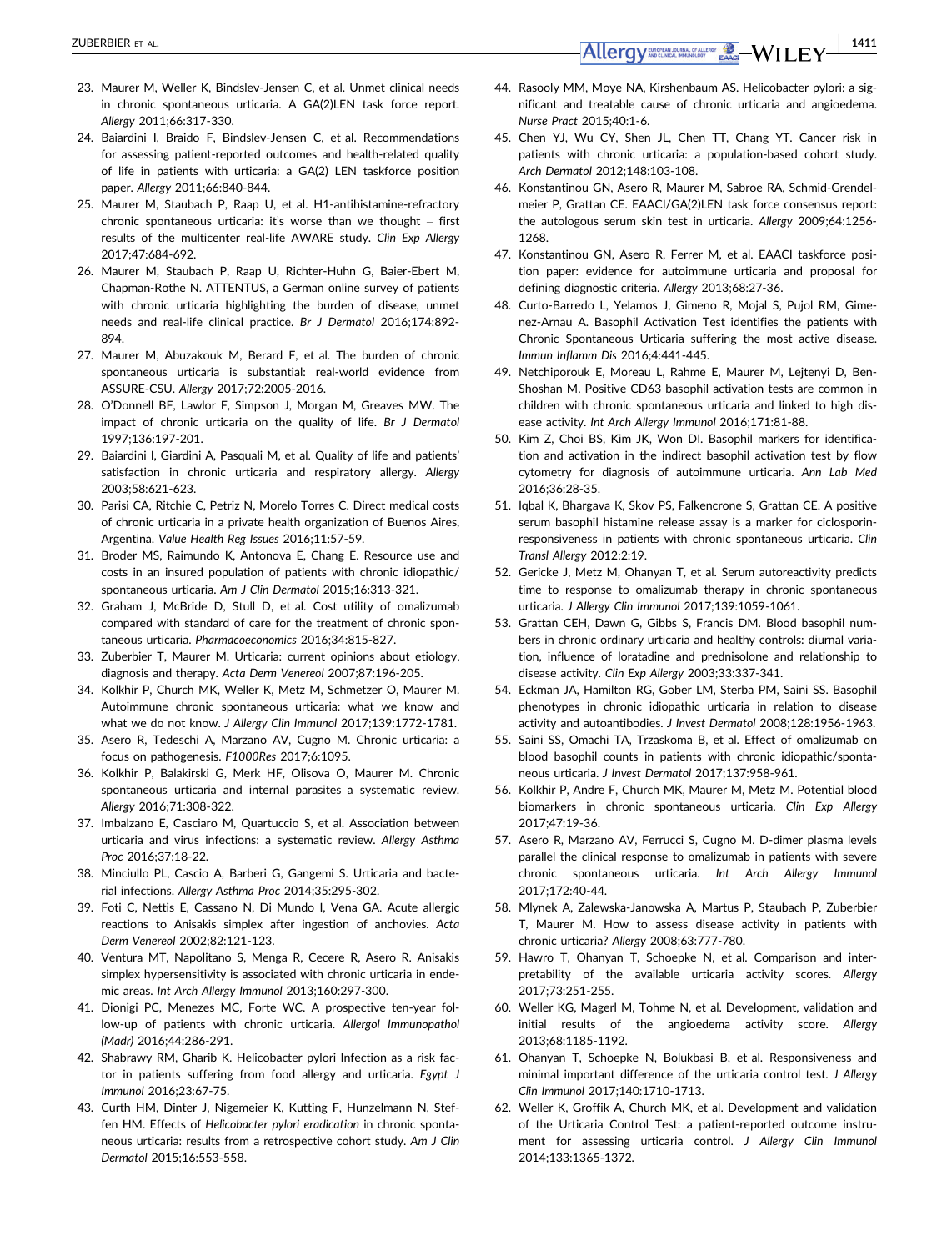**1412 | WILEY-Allergy AND ALLEY ALLER ALLER ALLER ALLER ALLER ALLER ALLER ALL** 

- 63. Martinez-Escala ME, Curto-Barredo L, Carnero L, Pujol RM, Gimenez-Arnau AM. Temperature thresholds in assessment of the clinical course of acquired cold contact urticaria: a prospective observational one-year study. *Acta Derm Venereol* 2015;95:278- 282.
- 64. Abajian M, Curto-Barredo L, Krause K, et al. Rupatadine 20 mg and 40 mg are effective in reducing the symptoms of chronic cold urticaria. *Acta Derm Venereol* 2016;96:56-59.
- 65. Mlynek A, Magerl M, Siebenhaar F, et al. Results and relevance of critical temperature threshold testing in patients with acquired cold urticaria. *Br J Dermatol* 2010;162:198-200.
- 66. Koch K, Weller K, Werner A, Maurer M, Altrichter S. Antihistamine updosing reduces disease activity in patients with difficult-to-treat cholinergic urticaria. *J Allergy Clin Immunol* 2016;138:1483-1485.
- 67. Maurer M, Schutz A, Weller K, et al. Omalizumab is effective in symptomatic dermographism-results of a randomized placebo-controlled trial. *J Allergy Clin Immunol* 2017;140:870-873.
- 68. Metz M, Schutz A, Weller K, et al. Omalizumab is effective in cold urticaria-results of a randomized placebo-controlled trial. *J Allergy Clin Immunol* 2017;140:864-867.
- 69. Magerl M, Altrichter S, Borzova E, et al. The definition, diagnostic testing, and management of chronic inducible urticarias – the EAACI/GA(2) LEN/EDF/UNEV consensus recommendations 2016 update and revision. *Allergy* 2016;71:780-802.
- 70. Magerl M, Abajian M, Krause K, Altrichter S, Siebenhaar F, Church MK. An improved Peltier effect-based instrument for critical temperature threshold measurement in cold- and heat-induced urticaria. *J Eur Acad Dermatol Venereol* 2015;29:2043-2045.
- 71. Schoepke N, Abajian M, Church MK, Magerl M. Validation of a simplified provocation instrument for diagnosis and threshold testing of symptomatic dermographism. *Clin Exp Dermatol* 2015;40:399- 403.
- 72. Mlynek A, Vieira dos Santos R, Ardelean E, et al. A novel, simple, validated and reproducible instrument for assessing provocation threshold levels in patients with symptomatic dermographism. *Clin Exp Dermatol* 2013;38:360-366.
- 73. Altrichter S, Salow J, Ardelean E, Church MK, Werner A, Maurer M. Development of a standardized pulse-controlled ergometry test for diagnosing and investigating cholinergic urticaria. *J Dermatol Sci* 2014;75:88-93.
- 74. Azkur D, Civelek E, Toyran M, et al. Clinical and etiologic evaluation of the children with chronic urticaria. *Allergy Asthma Proc* 2016;37:450-457.
- 75. Lee SJ, Ha EK, Jee HM, et al. Prevalence and risk factors of urticaria with a focus on chronic urticaria in children. *Allergy Asthma Immunol Res* 2017;9:212-219.
- 76. Church MK, Weller K, Stock P, Maurer M. Chronic spontaneous urticaria in children: itching for insight. *Pediatr Allergy Immunol* 2011;22:1-8.
- 77. Maurer M, Church MK, Weller K. Chronic urticaria in children still itching for insight. *JAMA Dermatol* 2017;153:1221-1222.
- 78. Kuemmerle-Deschner JB, Ozen S, Tyrrell PN, et al. Diagnostic criteria for cryopyrin-associated periodic syndrome (CAPS). *Ann Rheum Dis* 2017;76:942-947.
- 79. Kowalski ML, Woessner K, Sanak M. Approaches to the diagnosis and management of patients with a history of nonsteroidal antiinflammatory drug-related urticaria and angioedema. *J Allergy Clin Immunol* 2015;136:245-251.
- 80. Shakouri A, Compalati E, Lang DM, Khan DA. Effectiveness of *Helicobacter pylori* eradication in chronic urticaria: evidence-based analysis using the grading of recommendations assessment, development, and evaluation system. *Curr Opin Allergy Clin Immunol* 2010;10:362-369.
- 81. Ishaq S, Nunn L. *Helicobacter pylori* and gastric cancer: a state of the art review. *Gastroenerol Hepatol Bed Bench* 2015;8(Suppl1):6-14.
- 82. Henz BM, Zuberbier T. Causes of urticaria. In: Henz BM, Zuberbier T, Grabbe J, Monroe E, eds. *Urticaria – clinical, diagnostic and therapeutic aspects*. Berlin: Springer; 1998.
- 83. Ergon MC, ilknur T, Yucesoy M, Ozkan S. Candida spp. colonization and serum anticandidal antibody levels in patients with chronic urticaria. *Clin Exp Dermatol* 2007;32:740-743.
- 84. Zuberbier T, ChantraineKess S, Hartmann K, Czarnetzki BM. Pseudoallergen-free diet in the treatment of chronic urticaria – a prospective study. *Acta Derm Venereol* 1995;75:484-487.
- 85. Bruno G, Andreozzi P, Graf U. Exercise-induced urticaria-angioedema syndrome: a role in gastroesophageal reflux. In: Vena GA, Puddu P, eds. *Proceedings of the international symposium on urticaria*. Bari, Milan: Editrice CSH; 1998: 85-89.
- 86. Varghese R, Rajappa M, Chandrashekar L, et al. Association among stress, hypocortisolism, systemic inflammation, and disease severity in chronic urticaria. *Ann Allergy Asthma Immunol* 2016;116:344-348.
- 87. Kounis NG, Kounis GN, Soufras GD. Exercise-induced urticaria, cholinergic urticaria, and Kounis syndrome. *J Pharmacol Pharmacother* 2016;7:48-50.
- 88. Grattan CE, Francis DM, Slater NG, Barlow RJ, Greaves MW. Plasmapheresis for severe, unremitting, chronic urticaria. *Lancet* 1992;339:1078-1080.
- 89. Juhlin L. Recurrent urticaria: clinical investigation of 330 patients. *Br J Dermatol* 1981;104:369-381.
- 90. Pfrommer C, Bastl R, Vieths S, Ehlers I, Henz BM, Zuberbier T. Characterization of naturally occurring pseudoallergens causing chronic urticaria. *J Allergy Clin Immunol* 1996;97:367.
- 91. Pigatto PD, Valsecchi RH. Chronic urticaria: a mystery. *Allergy* 2000;55:306-308.
- 92. Bunselmeyer B, Laubach HJ, Schiller M, Stanke M, Luger TA, Brehler R. Incremental build-up food challenge–a new diagnostic approach to evaluate pseudoallergic reactions in chronic urticaria: a pilot study: stepwise food challenge in chronic urticaria. *Clin Exp Allergy* 2009;39:116-126.
- 93. Nettis E, Colanardi MC, Ferrannini A, Tursi A. Sodium benzoateinduced repeated episodes of acute urticaria/angio-oedema: randomized controlled trial. *Br J Dermatol* 2004;151:898-902.
- 94. Akoglu G, Atakan N, Cakir B, Kalayci O, Hayran M. Effects of low pseudoallergen diet on urticarial activity and leukotriene levels in chronic urticaria. *Arch Dermatol Res* 2012;304:257-262.
- 95. Wagner N, Dirk D, Peveling-Oberhag A, et al. A Popular myth low-histamine diet improves chronic spontaneous urticaria – fact or fiction? *J Eur Acad Dermatol Venereol* 2016;31:650-655.
- 96. Beissert S, Stander H, Schwarz T. UVA rush hardening for the treatment of solar urticaria. *J Am Acad Dermatol* 2000;42:1030-1032.
- 97. Grob JJ, Auquier P, Dreyfus I, Ortonne JP. How to prescribe antihistamines for chronic idiopathic urticaria: desloratadine daily vs PRN and quality of life. *Allergy* 2009;64:605-612.
- 98. Weller K, Ardelean E, Scholz E, Martus P, Zuberbier T, Maurer M. Can on-demand non-sedating antihistamines improve urticaria symptoms? A double-blind, randomized, Single-dose study. *Acta Derm Venereol* 2013;93:168-174.
- 99. Vonakis BM, Saini SS. New concepts in chronic urticaria. *Curr Opin Immunol* 2008;20:709-716.
- 100. Church MK, Maurer M, Simons FE, et al. Risk of first-generation H (1)-antihistamines: a GA(2)LEN position paper. *Allergy* 2010;65:459- 466.
- 101. Bousquet J, Khaltaev N, Cruz AA, et al. Allergic Rhinitis and its Impact on Asthma (ARIA) 2008 update (in collaboration with the World Health Organization, GA(2)LEN and AllerGen). *Allergy* 2008;63(Suppl 86):8-160.
- 102. Kubo N, Senda M, Ohsumi Y, et al. Brain histamine H1 receptor occupancy of loratadine measured by positron emission topography: comparison of H1 receptor occupancy and proportional impairment ratio. *Hum Psychopharmacol* 2011;26:133-139.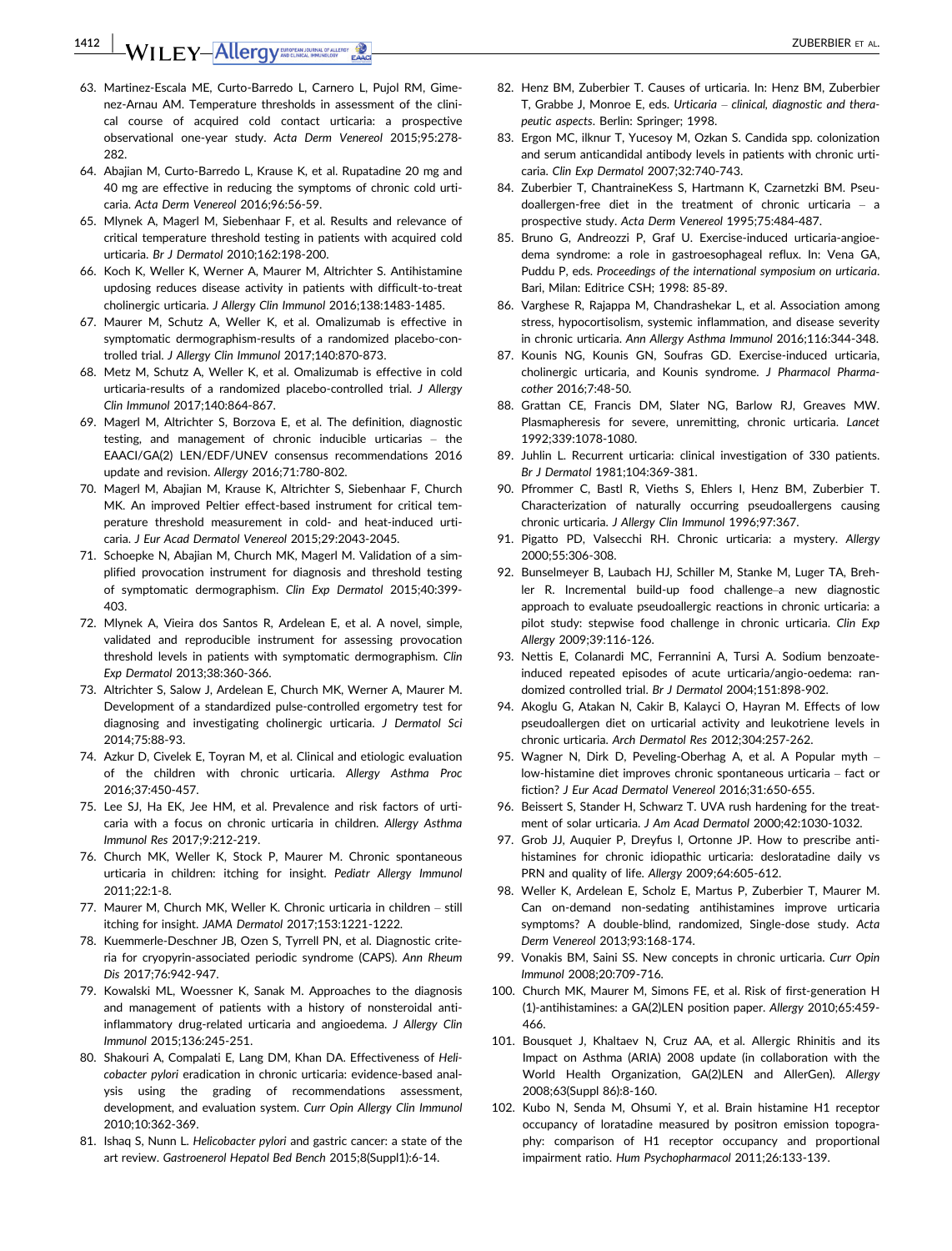- 103. Kontou-Fili K, Paleologos G, Herakleous M. Suppression of histamine-induced skin reactions by loratadine and cetirizine diHCl. *Eur J Clin Pharmacol* 1989;36:617-619.
- 104. Zuberbier T, Munzberger C, Haustein U, et al. Double-blind crossover study of high-dose cetirizine in cholinergic urticaria. *Dermatology* 1996;193:324-327.
- 105. Kontou-Fili KK, Maniakatou G, Demaka P. Therapeutic effect of cetirizine 2 HCl in delayed pressure urticaria. *Health Sci Rev* 1989;3:23-25.
- 106. Wanderer AA, Ellis EF. Treatment of cold urticaria with cyproheptadine. *J Allergy Clin Immunol* 1971;48:366-371.
- 107. Kaplan AP, Gray L, Shaff RE, Horakova Z, Beaven MA. In vivo studies of mediator release in cold urticaria and cholinergic urticaria. *J Allergy Clin Immunol* 1975;55:394-402.
- 108. Staevska M, Popov TA, Kralimarkova T, et al. The effectiveness of levocetirizine and desloratadine in up to 4 times conventional doses in difficult-to-treat urticaria. *J Allergy Clin Immunol* 2010;125: 676-682.
- 109. Siebenhaar F, Degener F, Zuberbier T, Martus P, Maurer M. Highdose desloratadine decreases wheal volume and improves cold provocation thresholds compared with standard-dose treatment in patients with acquired cold urticaria: a randomized, placebo-controlled, crossover study. *J Allergy Clin Immunol* 2009;123:672-679.
- 110. Gimenez-Arnau A, Izquierdo I, Maurer M. The use of a responder analysis to identify clinically meaningful differences in chronic urticaria patients following placebo- controlled treatment with rupatadine 10 and 20 mg. *J Eur Acad Dermatol Venereol* 2009;23:1088- 1091.
- 111. Guillen-Aguinaga S, Jauregui Presa I, Aguinaga-Ontoso E, Guillen-Grima F, Ferrer M. Updosing nonsedating antihistamines in patients with chronic spontaneous urticaria: a systematic review and metaanalysis. *Br J Dermatol* 2016;175:1153-1165.
- 112. Saini S, Rosen KE, Hsieh HJ, et al. A randomized, placebo-controlled, dose-ranging study of single-dose omalizumab in patients with H-1-antihistamine-refractory chronic idiopathic urticaria. *J Allergy Clin Immunol* 2011;128:567-U195.
- 113. Maurer M, Altrichter S, Bieber T, et al. Efficacy and safety of omalizumab in patients with chronic urticaria who exhibit IgE against thyroperoxidase. *J Allergy Clin Immunol* 2011;128:202- 209.
- 114. Saini SS, Bindslev-Jensen C, Maurer M, et al. Efficacy and safety of omalizumab in patients with chronic idiopathic/spontaneous urticaria who remain symptomatic on H1 antihistamines: a randomized, placebo-controlled study. *J Invest Dermatol* 2015;135:67-75.
- 115. Maurer M, Rosen K, Hsieh HJ, et al. Omalizumab for the treatment of chronic idiopathic or spontaneous urticaria. *N Engl J Med* 2013;368:924-935.
- 116. Kaplan A, Ledford D, Ashby M, et al. Omalizumab in patients with symptomatic chronic idiopathic/spontaneous urticaria despite standard combination therapy. *J Allergy Clin Immunol* 2013;132:101- 109.
- 117. Zhao ZT, Ji CM, Yu WJ, et al. Omalizumab for the treatment of chronic spontaneous urticaria: a meta-analysis of randomized clinical trials. *J Allergy Clin Immunol* 2016;137:1742-1750.
- 118. Maurer M, Metz M, Brehler R, et al. Omalizumab treatment in chronic inducible urticaria: a systematic review of published evidence. *J Allergy Clin Immunol* 2017; in press.
- 119. Metz M, Altrichter S, Ardelean E, et al. Anti-immunoglobulin E treatment of patients with recalcitrant physical urticaria. *Int Arch Allergy Immunol* 2011;154:177-180.
- 120. Metz M, Bergmann P, Zuberbier T, Maurer M. Successful treatment of cholinergic urticaria with anti-immunoglobulin E therapy. *Allergy* 2008;63:247-249.
- 121. Boyce JA. Successful treatment of cold-induced urticaria/anaphylaxis with anti-IgE. *J Allergy Clin Immunol* 2006;117:1415-1418.
- 122. Guzelbey O, Ardelean E, Magerl M, Zuberbier T, Maurer M, Metz M. Successful treatment of solar urticaria with anti-immunoglobulin E therapy. *Allergy* 2008;63:1563-1565.
- 123. Bullerkotte U, Wieczorek D, Kapp A, Wedi B. Effective treatment of refractory severe heat urticaria with omalizumab. *Allergy* 2010;65:931-932.
- 124. Krause K, Ardelean E, Kessler B, et al. Antihistamine-resistant urticaria factitia successfully treated with anti-immunoglobulin E therapy. *Allergy* 2010;65:1494-1495.
- 125. Bindslev-Jensen C, Skov PS. Efficacy of omalizumab in delayed pressure urticaria: a case report. *Allergy* 2010;65:138-139.
- 126. Staubach P, Metz M, Chapman-Rothe N, et al. Effect of omalizumab on angioedema in H1 -antihistamine-resistant chronic spontaneous urticaria patients: results from X-ACT, a randomized controlled trial. *Allergy* 2016;71:1135-1144.
- 127. Maurer M, Sofen H, Ortiz B, Kianifard F, Gabriel S, Bernstein JA. Positive impact of omalizumab on angioedema and quality of life in patients with refractory chronic idiopathic/spontaneous urticaria: analyses according to the presence or absence of angioedema. *J Eur Acad Dermatol Venereol* 2017;31:1056-1063.
- 128. Maurer M, Kaplan A, Rosén K, et al. The XTEND-CIU study: long term use of Omalizumab in Chronic Idiopathic Urticaria. *J Allergy Clin Immunol* 2017; in press.
- 129. Metz M, Ohanyan T, Church MK, Maurer M. Retreatment with omalizumab results in rapid remission in chronic spontaneous and inducible urticaria. *JAMA Dermatol* 2014;150:288-290.
- 130. Stellato C, de Paulis A, Ciccarelli A, et al. Anti-inflammatory effect of cyclosporin A on human skin mast cells. *J Invest Dermatol* 1992;98:800-804.
- 131. Harrison CA, Bastan R, Peirce MJ, Munday MR, Peachell PT. Role of calcineurin in the regulation of human lung mast cell and basophil function by cyclosporine and FK506. *Br J Pharmacol* 2007;150:509-518.
- 132. Grattan CE, O'Donnell BF, Francis DM, et al. Randomized doubleblind study of cyclosporin in chronic 'idiopathic' urticaria. *Br J Dermatol* 2000;143:365-372.
- 133. Vena GA, Cassano N, Colombo D, Peruzzi E, Pigatto P. Cyclosporine in chronic idiopathic urticaria: a double-blind, randomized, placebo-controlled trial. *J Am Acad Dermatol* 2006;55:705-709.
- 134. Kulthanan K, Chaweekulrat P, Komoltri C, et al. Cyclosporine for chronic spontaneous urticaria: a meta-analysis and systematic review. *J Allergy Clin Immunol Pract* 2017; in press.
- 135. Doshi DR, Weinberger MM. Experience with cyclosporine in children with chronic idiopathic urticaria. *Pediatr Dermatol* 2009;26:409-413.
- 136. Zuberbier T, Ifflander J, Semmler C, Henz BM. Acute urticaria: clinical aspects and therapeutic responsiveness. *Acta Derm Venereol* 1996;76:295-297.
- 137. Asero R, Tedeschi A. Usefulness of a short course of oral prednisone in antihistamine-resistant chronic urticaria: a retrospective analysis. *J Investig Allergol Clin Immunol* 2010;20:386-390.
- 138. Rutkowski K, Grattan CEH. How to manage chronic urticaria 'beyond' guidelines: a practical algorithm. *Clin Exp Allergy* 2017;47:710-718.
- 139. Magerl M, Philipp S, Manasterski M, Friedrich M, Maurer M. Successful treatment of delayed pressure urticaria with anti-TNF-alpha. *J Allergy Clin Immunol* 2007;119:752-754.
- 140. O'Donnell BF, Barr RM, Black AK, et al. Intravenous immunoglobulin in autoimmune chronic urticaria. *Br J Dermatol* 1998;138:101-106.
- 141. Dawn G, Urcelay M, Ah-Weng A, O'Neill SM, Douglas WS. Effect of high-dose intravenous immunoglobulin in delayed pressure urticaria. *Br J Dermatol* 2003;149:836-840.
- 142. Pereira C, Tavares B, Carrapatoso I, et al. Low-dose intravenous gammaglobulin in the treatment of severe autoimmune urticaria. *Eur Ann Allergy Clin Immunol* 2007;39:237-242.